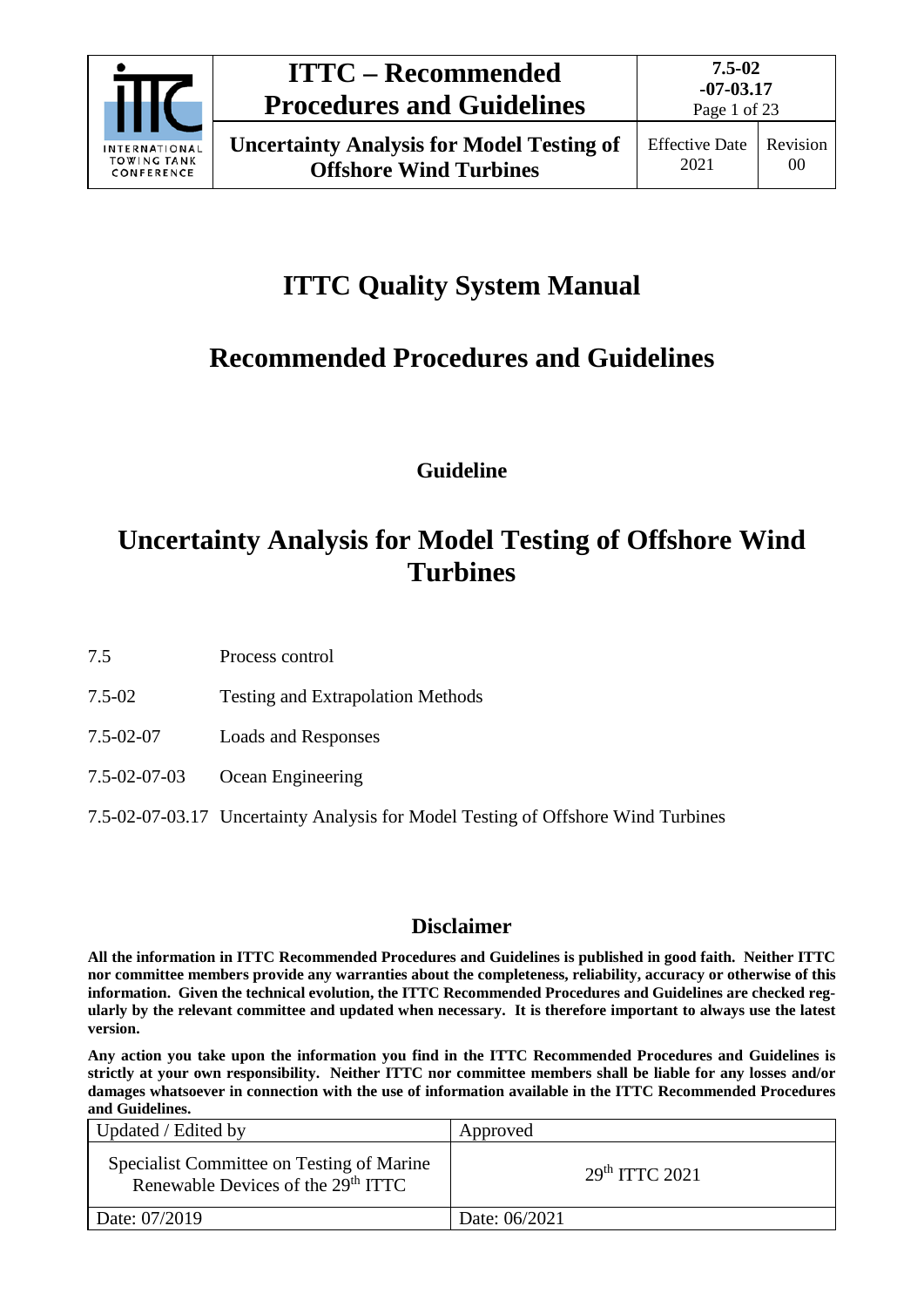

**Uncertainty Analysis for Model Testing of Offshore Wind Turbines**

Effective Date 2021 Revision 00

## **Table of Contents**

| 1.      |       | <b>PURPOSE OF THIS GUIDELINE 3</b>                      |
|---------|-------|---------------------------------------------------------|
| 2.      |       | <b>GENERAL GUIDE TO</b><br><b>UNCERTAINTY ANALYSIS3</b> |
| 2.1     |       | Standard uncertainty 3                                  |
| $2.2\,$ |       | <b>Combined standard uncertainty 4</b>                  |
| 2.3     |       | Expanded uncertainty (U) 5                              |
| 3.      |       | <b>SOURCES OF UNCERTAINTY FOR</b>                       |
| 3.1     |       |                                                         |
|         | 3.1.1 | Rotor nacelle assembly and tower 5                      |
|         | 3.1.2 |                                                         |
|         | 3.1.3 |                                                         |
|         | 3.1.4 |                                                         |
|         | 3.1.5 | Numerical model 7                                       |
|         |       |                                                         |
|         |       |                                                         |
| 3.3     |       | Control systems and actuators 7                         |
|         | 3.3.1 |                                                         |
|         | 3.3.2 |                                                         |
|         | 3.3.3 |                                                         |
|         | 3.3.4 |                                                         |
|         |       | 3.4 Measurement and data processing8                    |
|         | 3.4.1 | Measurement sensors 8                                   |
|         | 3.4.2 | Time duration and realization of                        |
|         | 3.4.3 |                                                         |
|         | 3.4.4 |                                                         |
| 3.5     |       | <b>Environmental condition modelling 9</b>              |
|         | 3.5.1 |                                                         |
|         | 3.5.2 |                                                         |

|                         | 3.5.4 |                                                                                                    |  |
|-------------------------|-------|----------------------------------------------------------------------------------------------------|--|
|                         | 3.5.5 | Numerical model11                                                                                  |  |
| 3.6                     |       | Initial test conditions11                                                                          |  |
| 3.7                     |       | Other sources of uncertainties12                                                                   |  |
|                         | 3.7.1 |                                                                                                    |  |
|                         | 3.7.2 |                                                                                                    |  |
| $\overline{\mathbf{4}}$ |       | <b>EXAMPLE OF UNCERTAINTY</b><br><b>ANALYSIS TO OFFSHORE WIND</b><br><b>TURBINE MODEL TEST  12</b> |  |
| 4.1                     |       | Experimental model 12                                                                              |  |
| 4.2                     |       | Regular Wave Test  15                                                                              |  |
| 4.3                     |       | <b>Bending moment RAOs  16</b>                                                                     |  |
| 4.4                     |       | Type A Uncertainty  16                                                                             |  |
|                         | 4.4.1 |                                                                                                    |  |
|                         |       | 4.4.2 Assessment of Type A uncertainty                                                             |  |
|                         |       | 4.5 Type B Uncertainty  18                                                                         |  |
|                         | 4.5.1 | Temperature and Density  18                                                                        |  |
|                         | 4.5.2 |                                                                                                    |  |
|                         | 4.5.3 |                                                                                                    |  |
|                         | 4.5.4 | Geometry and Inertia of<br>Experimental Model 19                                                   |  |
|                         | 4.5.5 | Bending moment RAO 19                                                                              |  |
| 4.6                     |       | Simplified semi-analytical<br>uncertainty propagation 19                                           |  |
| 4.7                     |       | <b>Total Type B Uncertainty 20</b>                                                                 |  |
| 4.8                     |       | Total Uncertainty 21                                                                               |  |
| 4.9                     |       |                                                                                                    |  |
| 5.                      |       |                                                                                                    |  |

## **Uncertainty Analysis for Model Testing of Offshore Wind Turbines**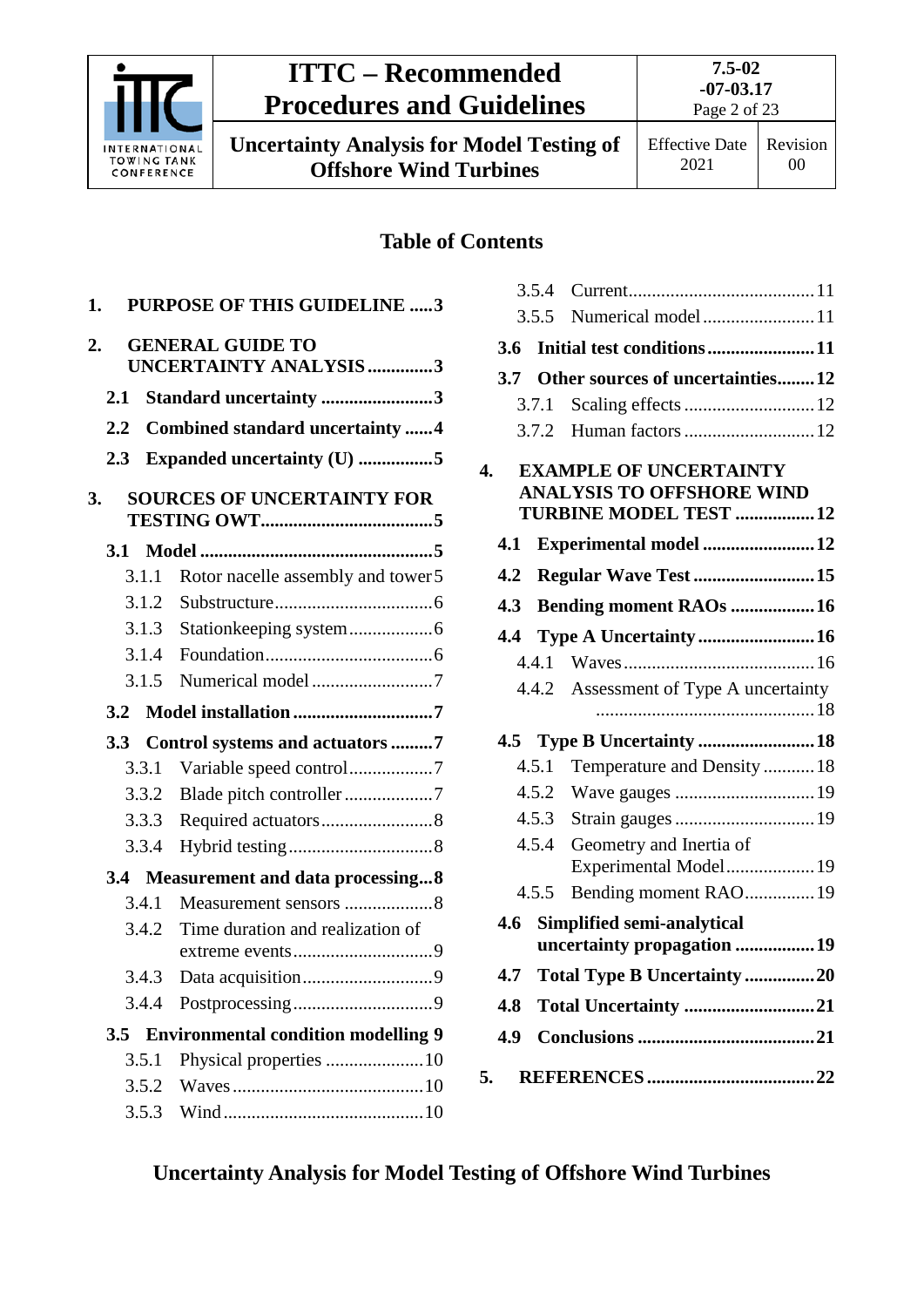

#### <span id="page-2-0"></span>**1. PURPOSE OF THIS GUIDELINE**

The purpose of the guideline is to provide guidance on the application of uncertainty analysis to the model scale testing of offshore wind turbines following the ITTC Procedure 7.5-02- 07-03.8, "Model Tests for Offshore Wind Turbines". The model scale testing of offshore wind turbines focuses on the environmental loads and global response of the structure, similar to the testing of other offshore structures (floating or fixed).

The uncertainty analysis should be performed following the ITTC Procedures 7.5-02-01-01, "Guide to the Expression of Uncertainty in Experimental Hydrodynamics" (ITTC 2014a), 7.5- 02-02-02, "General Guidelines for Uncertainty Analysis in Resistance Tests" (ITTC 2014b), and 7.5-02-01-07, "Guideline to Practical Implementation of Uncertainty Analysis" (ITTC 2017). These guidelines are based on the comprehensive International Organization for Standardization (ISO) Guide to the Expression of Uncertainty in Measurement, also called JCGM (2008). The following procedure adapts the same notation and definitions as provided in ITTC Procedure 7.5-02-01-01 "Guide to Expression of Uncertainty in Experimental Hydrodynamics" (ITTC2014a).

#### <span id="page-2-1"></span>**2. GENERAL GUIDE TO UNCER-TAINTY ANALYSIS**

The aim of an uncertainty analysis is to provide a quantitative measure of how reliable (or to what level of precision) a measurement is. According to JCGM (2008) the uncertainty of measurement can be defined as the "parameter, associated with the result of a measurement, that characterizes the dispersion of the values that

could reasonably be attributed to the measurand." Uncertainty should be differentiated from "error"- which relates to incorrectly setting up the experiment or analysis: doing a mistake.

The uncertainties can be classified into three categories (JCGM, 2008): Standard uncertainty, combined standard uncertainty, and expanded uncertainty. A brief summary of the uncertainty classifications is provided below.

#### <span id="page-2-2"></span>**2.1 Standard uncertainty**

The standard uncertainty (*u*) is the uncertainty of the result of a measurement expressed in terms of a standard deviation. The standard uncertainty can be grouped into two types, type A and type B, where the type depends on the method for estimation of uncertainty.

**Type A:** Uncertainty components obtained using a method based on statistical analysis of a series of observations. The standard uncertainty by type A for a series of *n* repeated samples (or observations) is estimated by

$$
u(\bar{q}) = s/\sqrt{n} \tag{1}
$$

where *s* and  $\bar{q}$  are the standard deviation and arithmetic mean, respectively, of the samples.

**Type B:** Uncertainty component obtained by other means (other than statistical analysis). Prior experience and professional judgements are part of Type B uncertainties.

#### <span id="page-2-3"></span>**2.2 Combined standard uncertainty**

If a measurement result *y* is obtained from *N* other measured quantities  $x_1$ ,  $x_2$ ,  $\ldots$ ,  $x_N$ , then the standard uncertainty of the result is a combination of the standard uncertainties of the other quantities. This combined standard uncertainty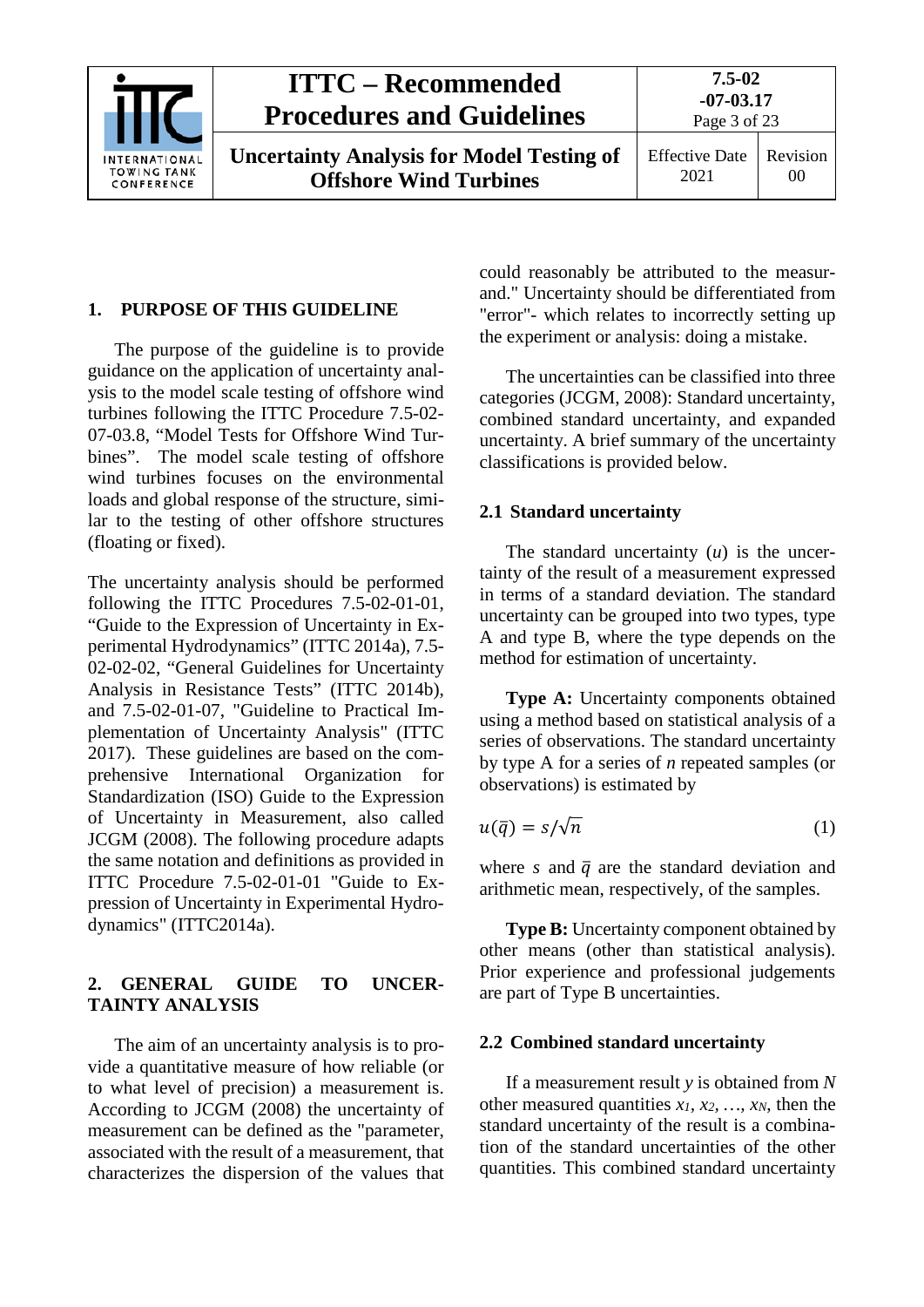

 $u_c$  is given by the law of propagation of uncertainty, i.e. for a measurement result  $y=f(x_1,x_2,...,x_N)$ , the combined standard uncertainty is defined as

$$
u_c^2(y) = \sum_{i=1}^N c_i^2 u^2(x_i) +
$$
  
2 $\sum_{i=1}^{N-1} \sum_{j=i+1}^N c_i c_j u(x_i) u(x_j) r(x_i, x_j)$  (2)

where the sensitivity coefficients  $c_i = \partial f / \partial x_i$ and  $c_i = \partial f / \partial x_i$  determines how the measurement result varies with changes in these quantities. Furthermore,  $r(x_i, x_j)$  is the correlation coefficient and ranges between -1 and +1.

If the input quantities  $x_i$  and  $x_j$  are uncorrelated, then  $r(x_i,x_j)=0$  and the combined standard uncertainty equation (2) reduces to the first summation term only.

<span id="page-3-0"></span>

| Categories       | Sources                                         | Examples (related to all sources) |
|------------------|-------------------------------------------------|-----------------------------------|
| Model            | Rotor nacelle assembly, tower and substruc-     | Mass properties, geometry,        |
|                  | ture                                            | structural elasticity             |
|                  | Station keeping system (only floating)          | <b>Restoring forces</b>           |
|                  | Foundation (only bottom-fixed)                  | "Soil" stiffness and damping      |
|                  | Numerical model (if applicable)                 | Numerical approximation           |
| Model instal-    | Ballasting and trimming (only floating)         | Reading of trimming               |
| lation           | Positioning and alignment                       |                                   |
| Control<br>sys-  | Variable speed control                          | Tip-speed ratio                   |
| tems and actu-   | Blade pitch control                             | Blade pitch angle                 |
| ators            | <b>Actuators</b>                                |                                   |
|                  | Hybrid testing (if applicable)                  | Achievement of target aerody-     |
|                  |                                                 | namic loads                       |
| Measurement      | Measurement sensors                             | Accuracy                          |
| and data pro-    | Test duration and realization of extreme events |                                   |
| cessing          | Data acquisition                                | Precision                         |
|                  | Postprocessing                                  |                                   |
| Environmen-      | Non-controlled physical properties              | Temperature, density, viscosity   |
| condition<br>tal | Waves                                           | Wave spectra                      |
| modelling        | Wind                                            | Wind spectra                      |
|                  | Current                                         | Current turbulence                |
| Initial<br>test  | Mooring lines (only floating)                   | Mooring layout                    |
| conditions       | Time between two consecutive tests              | Remaining turbulence and fluid    |
|                  |                                                 | circulation                       |
| Other            | Scaling effects                                 | Reynolds vs Froude scaling        |

Table 1: Uncertainty categories and sources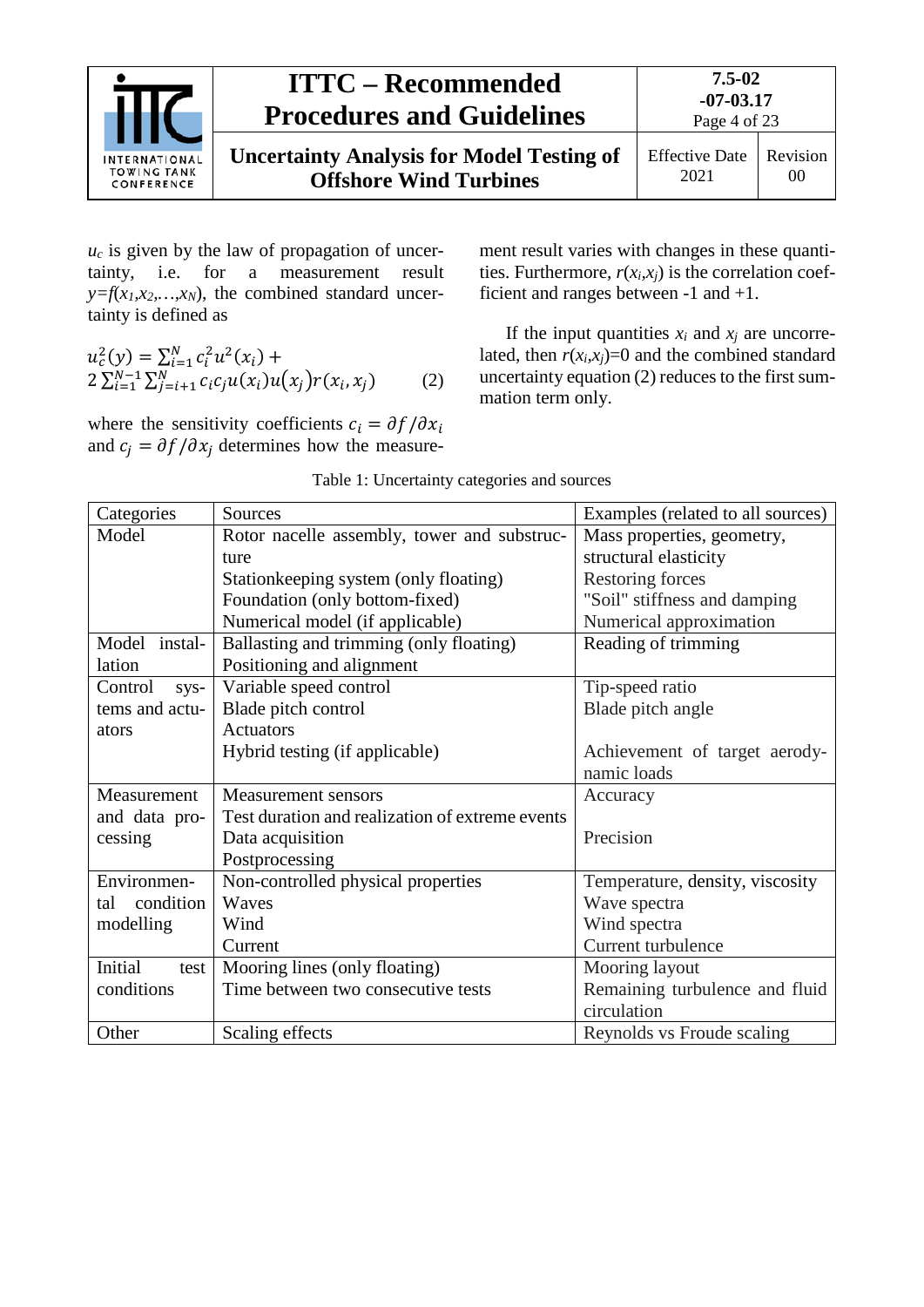

#### <span id="page-4-0"></span>**2.3 Expanded uncertainty (U)**

The expanded uncertainty  $U=ku_c(y)$  is introduced to provide an interval about the measurement result that may be expected to encompass a large fraction of the distribution of values that could reasonably be attributed to the measurand *Y*. The numerical value for the coverage factor *k* should be chosen so that the interval  $Y = y \pm U$ corresponds to a particular level of confidence. This factor usually corresponds to 95% confidence.

For most hydrodynamic tank experiments, the Student *t*-distribution may be assumed for a small number of observations (cf. Figure 1 in ITTC, 2014a). For a large number of degrees of freedom  $(v = n-1>30)$ , the distribution may be assumed to be Gaussian with a coverage factor of *k*=1.960.

### <span id="page-4-1"></span>**3. SOURCES OF UNCERTAINTY FOR TESTING OWT**

A first step in uncertainty analysis is to identify all significant sources of uncertainty. The sources of uncertainty related to model testing of offshore wind turbines can be grouped into these main blocks: model, installation, control system and actuators, measurement and data processing, environmental condition modelling, and initial test conditions.

In the following sections the various sources of uncertainties are discussed, and a summary is provided in [Table 1.](#page-3-0) Unless specified, each source should be considered relevant both for fixed and floating offshore wind turbines.

### **3.1 Model**

Uncertainty sources related to the model (the test object) are mainly a result of tolerances in manufacturing and deformation occurred after manufacturing (e.g. during installation and model testing). These steps create uncertainties in the model geometry, the inertial properties, and structural elasticity and damping. Furthermore, if numerical simulations are necessary in order to prepare or perform the experiments, there will be sources of uncertainties associated with the numerical model.

Offshore wind turbines usually comprise of the following parts: The rotor and nacelle assembly (RNA), tower, substructure (floating or bottom-fixed), stationkeeping system (floating) or sea-bed foundation (bottom-fixed).

Uncertainty sources related to the model are outlined below.

#### <span id="page-4-2"></span>3.1.1 Rotor nacelle assembly and tower

The rotor nacelle assembly (RNA) represents a considerable source of uncertainty (Robertson, 2017). The blade geometry, pitch setting, mass distribution, structural damping and stiffness are the most significant sources. Manufacture of a rotor with the correct mass properties and adequate stiffness can prove very challenging. The complexity of the blade geometry and its influence on the turbine loading represent a significant uncertainty in the measured loads from the definition of the RNA model.

The tower stiffness, structural damping, mass distribution and its connection to the RNA and substructure represent other sources of uncertainty. The tower is often connected to the RNA and substructure through load cells. This may add additional compliance to the system and is another source of uncertainty.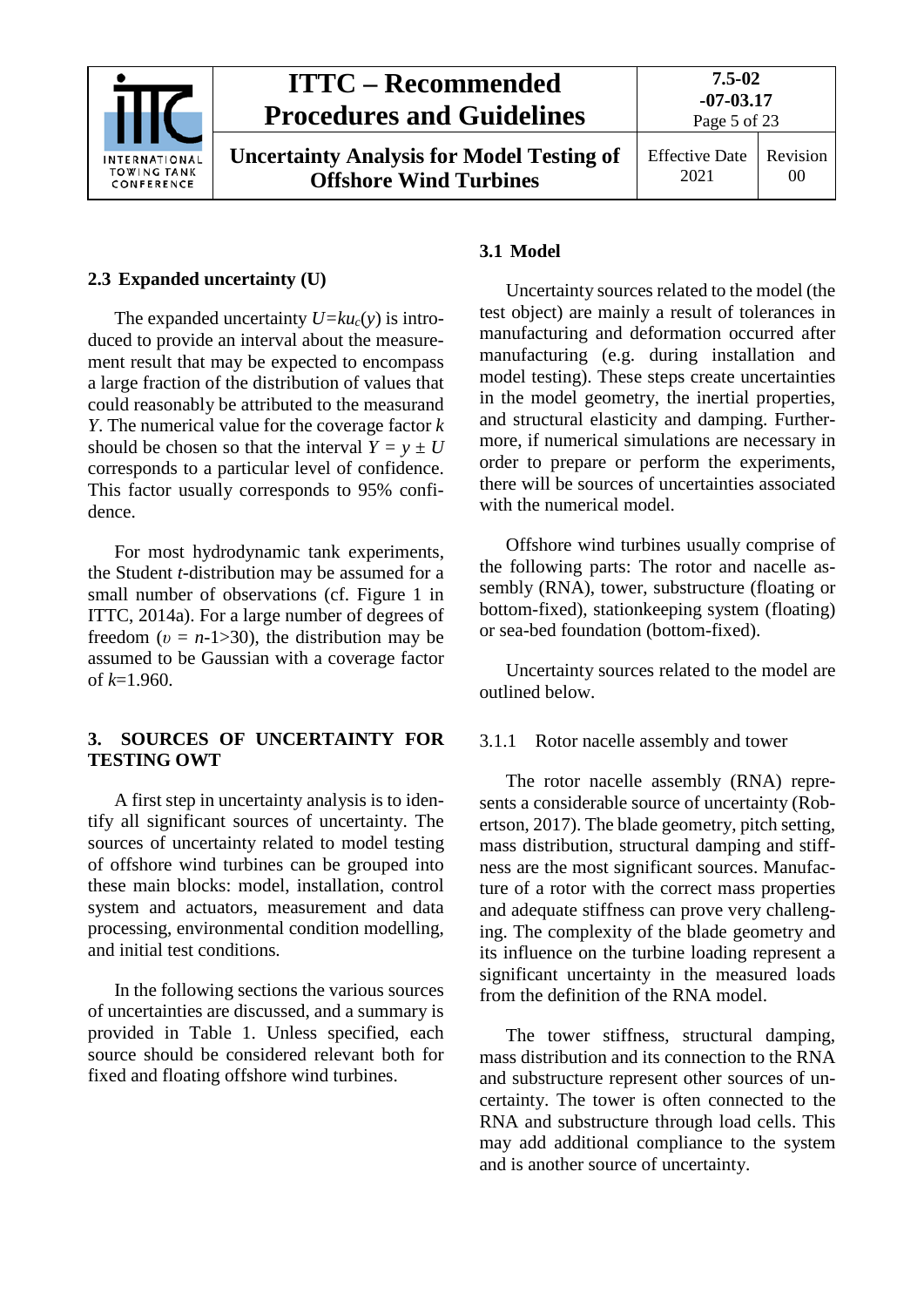| <b>ITTC – Recommended</b><br><b>Procedures and Guidelines</b> |                                                                                   | 7.5-02<br>$-07 - 03.17$<br>Page 6 of 23 |                |  |
|---------------------------------------------------------------|-----------------------------------------------------------------------------------|-----------------------------------------|----------------|--|
| INTERNATIONAL<br><b>TOWING TANK</b><br>CONFERENCE             | <b>Uncertainty Analysis for Model Testing of</b><br><b>Offshore Wind Turbines</b> | <b>Effective Date</b><br>2021           | Revision<br>00 |  |

For a fully instrumented physical rotor model, it may also be difficult to achieve the scaled-down mass (Gueydon, 2016), especially for smaller model scales. This can be accounted for by shifting masses in the support structure to maintain the global moments of inertia and COG, but the mass distribution will not be maintained which is of importance for force measurements and structural modes for elastic towers.

#### <span id="page-5-0"></span>3.1.2. Substructure

Uncertainties in the substructure will come from the geometry, mass distribution and stiffness properties. Distortion of geometry may affect the displaced volume and waterplane area, both affecting the hydrostatic properties and hydrodynamic loading. Furthermore, the surface roughness and sharp/rounded corners/edges may affect viscous damping.

Uncertainty in the mass distribution affects the inertia properties of the floater as well as the centre of mass. Stiffness properties of flexible members and joints may also be a source of uncertainty.

Small water absorption or deformation due to hydrostatic pressure can influence the model draught and mass distribution, being another source of uncertainty.

#### <span id="page-5-1"></span>3.1.3 Stationkeeping system

The purpose of a stationkeeping system is to limit the horizontal excursions and maintain orientation of floating wind turbines. The type of stationkeeping system depends on the type of floater, and typically it comprises of mooring lines and anchors, tendons anchored to sea bottom, and/or active thrusters (DP-system). The latter is less relevant for offshore wind turbines.

As for mooring lines and tendons it is important to maintain the correct line characteristics. Uncertainties relates especially to the difficulty to scale the axial stiffness (EA) distribution and the mass distribution in the same time (Qui et al., 2014). This often leads to partial or total replacement of original segments with additional spring elements, and clump weights and/or buoyance elements to correct submerged weight.

Other sources of uncertainty that influence the line characteristics include fairlead position, line segments length and diameter, line pretension, anchor positions, and sea-bottom friction. In-line load cells used to measure line tension may also alter the properties of the lines and tendons.

In the case where it is required to model a mooring system consisting of synthetic fibre ropes – the large sensitivity to extreme mooring loads of the material should be taken into account to correctly reproduce the stress-strain characteristics. Dynamic characteristics of the synthetic ropes should also be considered.

Truncation or other simplifications of the mooring lines may lead to other distortions, and in some cases to a totally different mooring system than originally specified (Qui et al., 2014). It is important to maintain correct geometrical parameters such as top angles and lines elongation during excursion. Uncertainty analysis should be conducted to determine the degree to which the restoring characteristics have been achieved and to allow this effect to be included in an analysis of the overall model test.

#### <span id="page-5-2"></span>3.1.4 Foundation

For bottom-fixed wind turbines, the soil stiffness and damping cannot be neglected due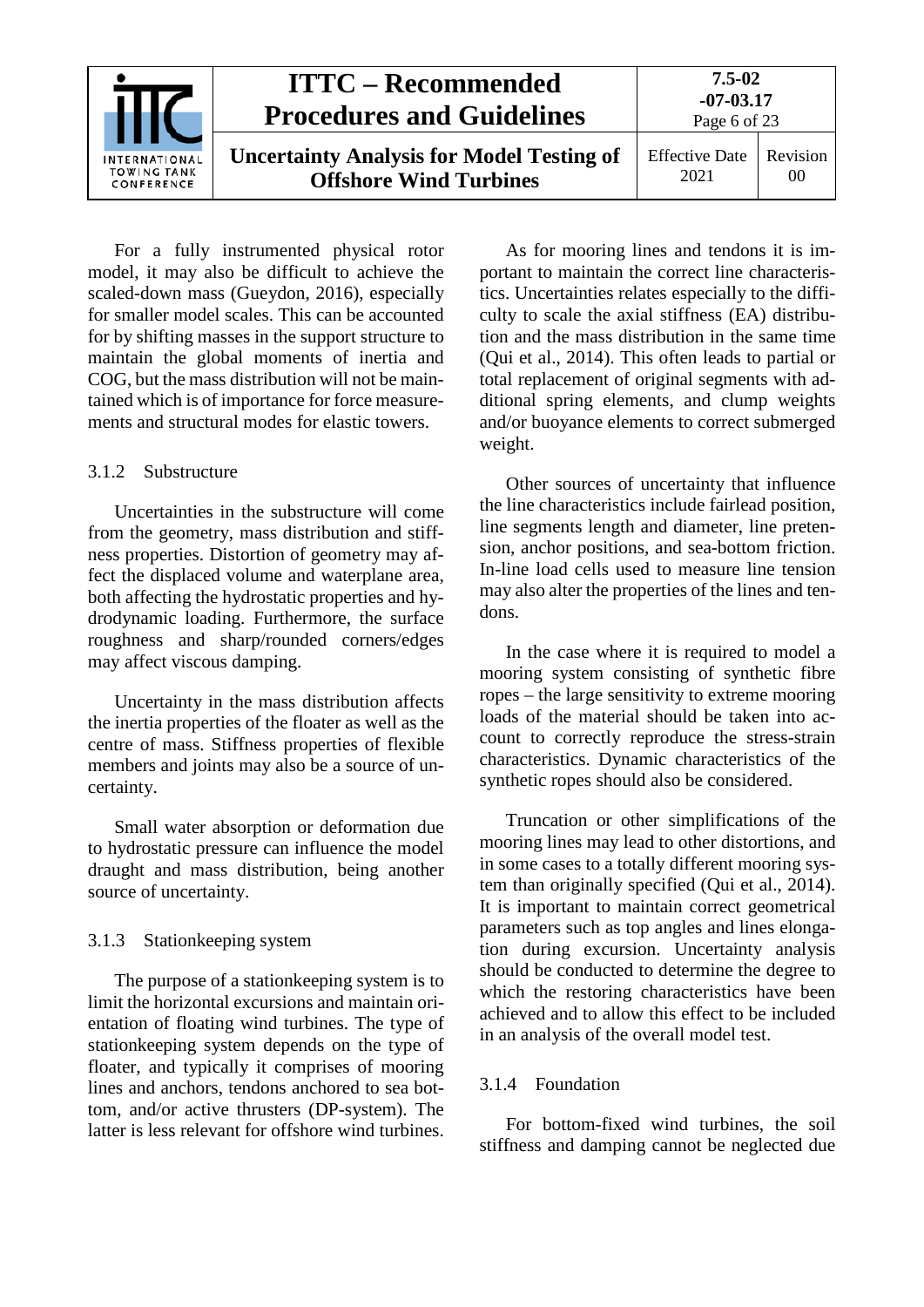

to its influence on the global response. Typically, the foundation is modelled by a "soil spring" extended down to the foundation. This connection should be designed to give realistic stiffness, but also damping for cases when aerodynamic damping is low. The imperfection and/or simplification of the soil model is a source of uncertainty.

The bottom stiffness may also be an uncertainty if the foundation is not rigidly fixed to the ground. The force transducer at the base of the wind turbine may also alter the stiffness of the foundation as well.

### <span id="page-6-0"></span>3.1.5 Numerical model

Numerical simulation models may constitute an important part of a test object, either in redesign of the model due to limitations when scaling down the structure (e.g. performance scaling of rotor blades, truncation of mooring lines) or as a replacement of a physical substructure by numerical simulations and actuators (e.g. hybrid testing).

Sources of uncertainties in the numerical modelling can be caused by e.g. choice of mathematical model to describe real physics, introduction of empirical parameters, choice of numerical method, grid and timestep resolution, numerical accuracy and convergence criteria, computing capacity and simulation time, among others.

## <span id="page-6-1"></span>**3.2 Model installation**

Installation uncertainty sources relates to hull model ballasting and trimming, model positioning and alignment relative to wave maker and wind generator, mooring and anchor layout (including mooring line pretension and top angle), fastening of bottom fixed structures, and so forth.

Another source of installation uncertainty may relate to deformation of the model due to brute force from manual labour when moving or fixing the model.

### <span id="page-6-2"></span>**3.3 Control systems and actuators**

There are model parameters necessary for control design to ensure that the controller does not introduce any destabilizing dynamic system behaviour that would lead to excessive and unrealistic loads above rated operating conditions: aerodynamic coefficients (power and thrust), drivetrain mass, inertia, platform surge/pitch eigenfrequency, platform surge/pitch damping, platform mass/inertia, platform hydrodynamic coefficients, quasi-static mooring lines, wind turbine mass/inertia, tower elasticity, blade elasticity, blade polars, yawed inflow, aeroelastic stability, 3D gyroscopic effects and others.

## <span id="page-6-3"></span>3.3.1 Variable speed control

From cut-in wind speed to rated wind speed the rotor speed varies in order to allow for an optimal power production. Thus, the optimal tip-speed ratio  $TSR$  is tracked by controlling the rotor speed  $\Omega$  with the generator torque at all operating wind speeds  $v_0$ :  $TSR = \Omega R/v_0$ . No negative damping effect arises for below-rated wind speeds since the thrust is increasing with increasing wind (Jonkman 2007). For variable speed control, the uncertainty relates to the actual rotor speed  $Ω$ .

## <span id="page-6-4"></span>3.3.2 Blade pitch controller

The most critical control region is the region above rated wind speeds, where the collective blade pitch controller is active to keep the generator torque and rotor speed constant. A PIcontroller is the standard way. The dynamics including the controller and the closed feedback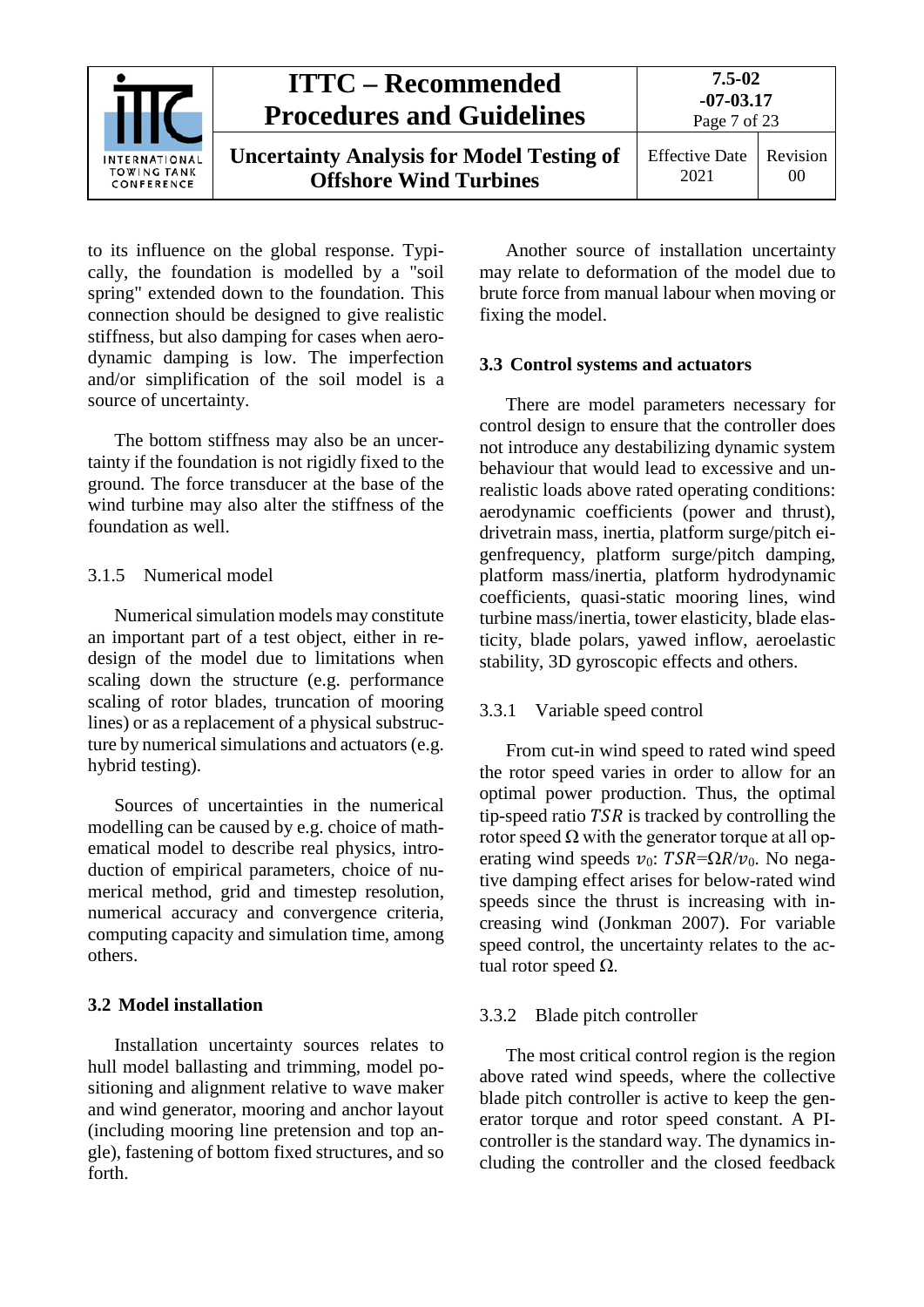

loop of rotor speed to blade pitch angle is referred to as "closed-loop dynamics". In order to keep the closed-loop system dynamics constant throughout all operating points above rated conditions, a method called "gain scheduling" is necessary. For floating wind turbines especially this above-rated control is critical since the pitching of the blades can destabilize the floating wind turbine system. Uncertainty analysis should be conducted on the gain scheduling in order to determine the degree to which the target blade pitch angle has been achieved.

### <span id="page-7-0"></span>3.3.3 Required actuators

The actuators for modern wind turbines control the three blade-pitch angles and the generator torque. The blade pitch actuators can be independent of each other to allow for individual pitch control (IPC). This accounts for azimuthdependent wind loads and reduces the blade and tower-top fatigue loads. Usually a brushless motor is used to control the turbine rotation speed and torque in water basin model tests. The driving torque is measured by a torque sensor. The type B uncertainty of motors and torque meters is estimated by the manufacturer's specifications.

## <span id="page-7-1"></span>3.3.4 Hybrid testing

In hybrid testing where the aerodynamic loads on the blades are simulated and imposed by actuators or a passive mass or a disc, uncertainty analysis should be conducted as per ITTC recommended Procedure (7.5-02-01-01, Guide to Expression of Uncertainty in Experimental Hydrodynamics) to determine the degree to which the target wind load characteristics have been achieved and to allow this effect to be included in an analysis of the overall model test.

## <span id="page-7-2"></span>**3.4 Measurement and data processing**

Wave, current, wind, model motions, rotor rpm, generator rpm, shaft torque, generator torque, power, bending moments, accelerations and relative motions, etc. are the primary measurements in water basin model tests. All parameters are subjected to type A and type B uncertainties. Type A uncertainty is evaluated based on repeated measurements and type B uncertainty is not revealed by repetition of the experiment. Type B sources of uncertainty include the geometry of used models, measurement sensors, the calibration and installation of equipment, data acquisition systems, data processing, etc.

#### <span id="page-7-3"></span>3.4.1 Measurement sensors

It is very important to ensure that the instrumentation used in test set-up have the required properties. Common sensors mainly used for measurement are the followings: Real-time optical tracking system, loadcell (i.e. 6-axis, oneaxis, ring-type, etc.), torque meter, mooring line tension meter, wave probe, anemometer, current speed meter, thermometer, accelerometer, pressure gauge, strain gauge, inclinometer, leveller, electric weight scale, LVDT, electric current meter, etc. Specifications provided by sensor manufacturers and previous experience with sensors allow for the estimate of type B uncertainties.

Sensors are often affected by the temperature. For slow variations in temperature this can introduce drift in the measured signal. This can be controlled by making a zero reading. When a pressure gauge hits the water, the temperature changes abruptly due to the difference in air and water temperature. Temperature change occurs at the same time as the impact pressure change and then direct use of the measured signal can give totally misleading results (Steen, 2014).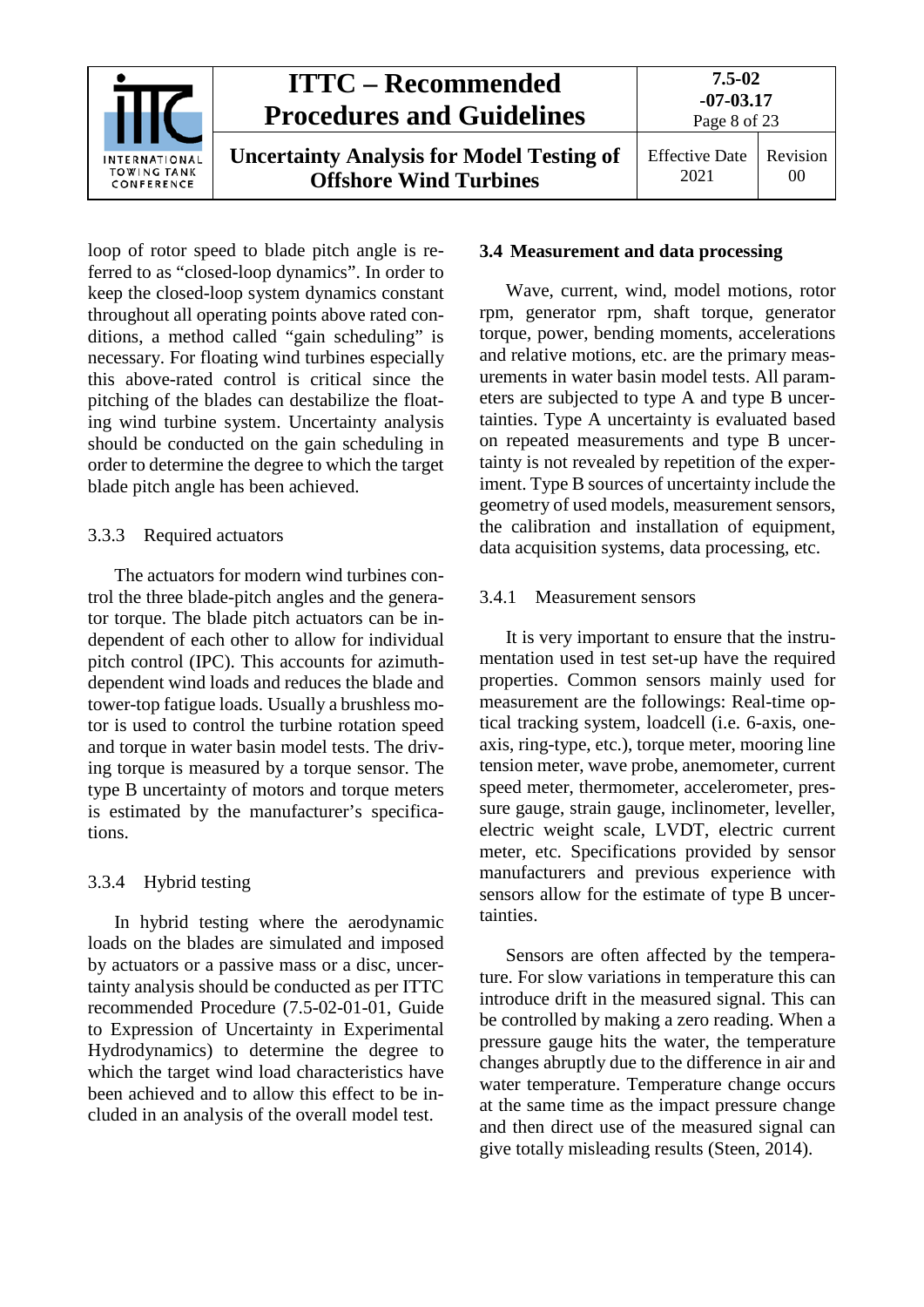|                                                          | <b>ITTC – Recommended</b><br><b>Procedures and Guidelines</b>                     | $7.5 - 02$<br>$-07 - 03.17$<br>Page 9 of 23 |                            |  |
|----------------------------------------------------------|-----------------------------------------------------------------------------------|---------------------------------------------|----------------------------|--|
| <b>INTERNATIONAL</b><br><b>TOWING TANK</b><br>CONFERENCE | <b>Uncertainty Analysis for Model Testing of</b><br><b>Offshore Wind Turbines</b> | <b>Effective Date</b><br>2021               | Revision<br>0 <sup>0</sup> |  |

Careful calibration procedures are important to minimize measurement uncertainty. Generally, in-situ end-to-end calibration includes as many elemental uncertainty sources in the system as possible which do not have to be identified or individually estimated. Also, calibration standard, calibration misalignments, calibration curve fitting and A/D conversion are considered in the estimate of uncertainty. The curve fitting uncertainty can be estimated using the standard deviation of estimate formula. (ITTC procedure 7.5-02 07-02.1 Rev.4, 2011) The type B uncertainty of A/D conversion is equal to half of resultant resolution.

Some measurements require the presence of cables attached to the RNA, and these may be a source of uncertainty for the mass, moments of inertia, aerodynamic loads, and damping. Careful calibration methodology must be followed to properly quantify the effect of the cables (e.g. decay test with and without cables).

### <span id="page-8-0"></span>3.4.2 Time duration and realization of extreme events

Realizations of combined environments in water basins require different time durations depending on load cases to be stochastically valid: 10-minutes under wind and regular waves for effective RAOs, 1-hour under wind and irregular waves for operating conditions or 3-hours under wind and irregular waves for extreme events with initial transient periods. All of the time durations above are in full scale. Specially, the properties of short and steep waves may change downstream, and the wave measurements should be carried out along the entire test track during wave calibration. Also, the shape of the irregular wave spectrum is an important uncertainty source and it is required to ensure the measured spectrum shape agrees with the theoretical shape.

Due to numerical simulation limitation and/or ocean basin limitation different combinations of durations and number of seeds are used for the wind and wave realizations. The uncertainty of the wind and wave extreme values depends on the selected approach.

### <span id="page-8-1"></span>3.4.3 Data acquisition

A typical data acquisition system consists of a signal conditioner, Analog-to-Digital Converters (ADCs), and computer bus. Signal conditioning includes amplifying, filtering, smoothing, etc. When in-situ end-to-end calibration procedure is applied, all the data acquisition system elemental uncertainty sources are included in the process except for the noise. Both sampling rate and bit resolution are considered in selecting ADC and its uncertainty can be estimated by processing a known signal with a known analytical solution (i.e., sine).

## <span id="page-8-2"></span>3.4.4 Postprocessing

Postprocessing includes collection of measured data, data filtering, digitization of analog signals including peaks, reduction to a non-dimensional format, regression on the test data to acquire a mathematical fit, calculation of RAOs, spectrum, exceedance probability, stochastic averages (pdf, cdf, joint pdf, mean, standard deviation, significant value, etc.) and long-term prediction with 50 to 100 year extreme values using the generalized extreme values distribution (i.e. Gumbel & Weibull, etc.). The type B uncertainty should be included.

## <span id="page-8-3"></span>**3.5 Environmental condition modelling**

The uncertainties associated with the environmental condition modelling are related to multiple sources: the physical properties of the testing environment (e.g. air and water temperature and density, bottom friction, etc.), and the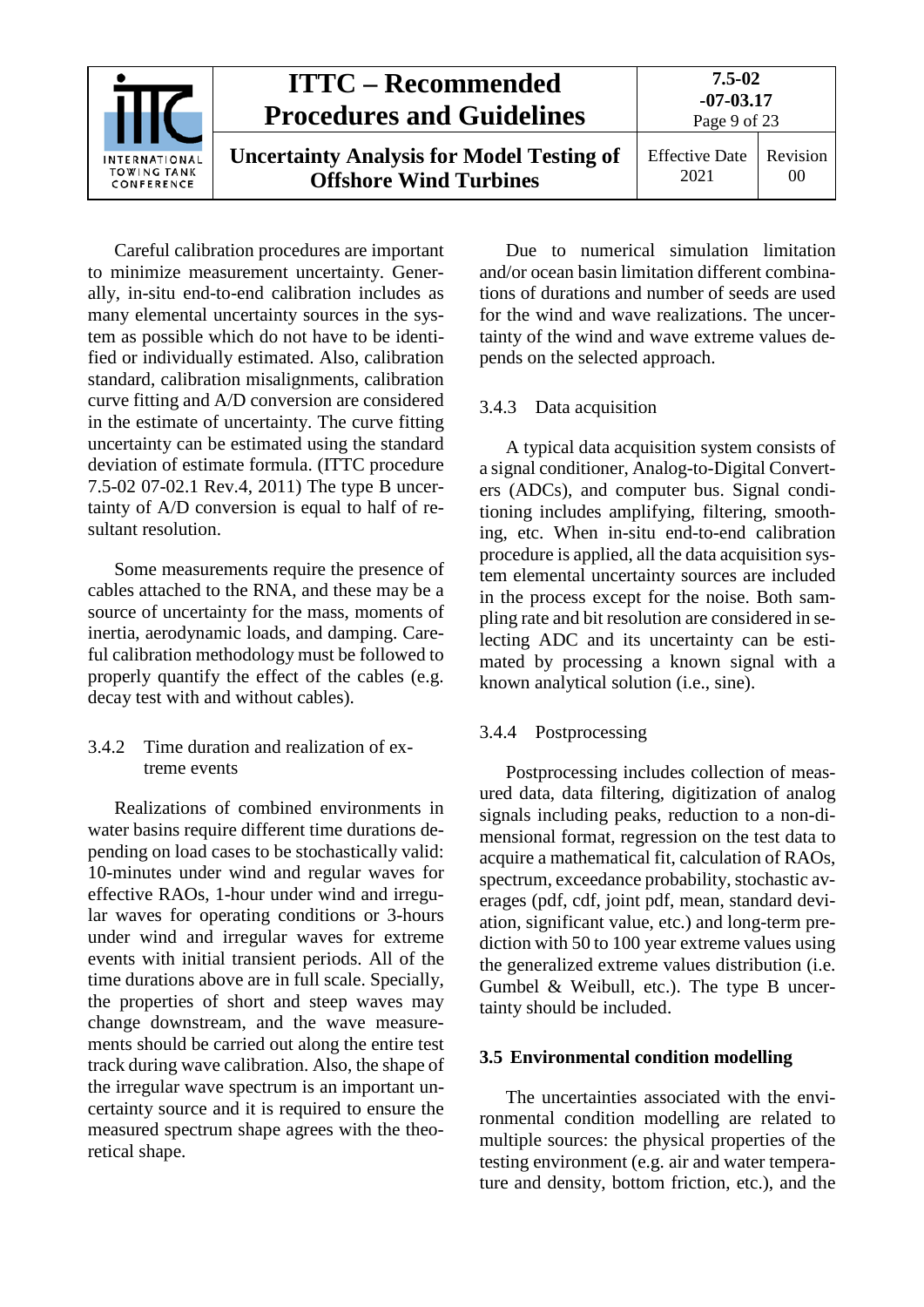

physical properties of the generated environment characteristics (e.g. wind, waves, and currents).

#### <span id="page-9-0"></span>3.5.1 Physical properties

Some of the environmental physical properties that are important sources of uncertainty but that are not necessarily controlled are: air density and temperature, water density and temperature, ocean basin floor friction, and water depth.

These uncertainties are linked to the accuracy of the instruments used to measure them, and to their variability over the time and space scales of the test – which may require repeat measurement in different points (space scale) and at different times (time scale) to reduce the uncertainty.

If controlled (e.g. moving floor to achieve desired water depth), the limitations of the control system, such as accuracy and repeatability, constitute an additional source of uncertainty.

## <span id="page-9-1"></span>3.5.2 Waves

A second source of uncertainty is the temporal and spatial variability of the generated waves, and its significance is related to how well the measuring system used captures these variabilities.

From a temporal point of view, wave reflection may be a source of uncertainty.

From a spatial point of view, for example, if the water surface elevation is measured only in one or few points of the tank, uncertainty on the actual surface elevation in other points may arise. Guidelines on where to measure these characteristics are given in the ITTC Recommended Procedure 7.5-02-07-03.1 "Floating

Offshore Platform Experiments" (ITTC 2017a). Another spatial uncertainty may be the wave kinematics variability with depth, if these characteristics are measured only at one water depth – this is even more important when shallow water conditions are present. Incorrect boundary conditions can also lead to low frequency parasitic waves as an additional source of uncertainty.

Furthermore, a type A source of uncertainty is related to the inherent stochasticity of irregular waves over time. Repeated measurements can reduce this source of uncertainty.

## <span id="page-9-2"></span>3.5.3 Wind

An important source of uncertainty originates from the limitations, in terms of accuracy and repeatability, of the physical equipment used to generate wind (for hybrid testing, where the wind is simulated numerically and only wind forces are generated physically, see section "Numerical model" below).

Similar to waves, important spatial and temporal variabilities characterize a generic turbulent wind acting on an offshore wind turbine model, and the magnitude of these uncertainties is linked to in how many points (spatial) and how often (temporal) a measurement of the wind speed is taken.

For example, from a spatial point of view, even measurements taken in multiple points across the wind rotor plane (2-D) would not capture the wind velocity and wind turbulence variability in a plane perpendicular to the rotor plane – which can be significant for a floating offshore wind turbine system, as noted by Robertson (2017). Wind-wave interaction and wind blockage are other sources of wind spatial and temporal variability.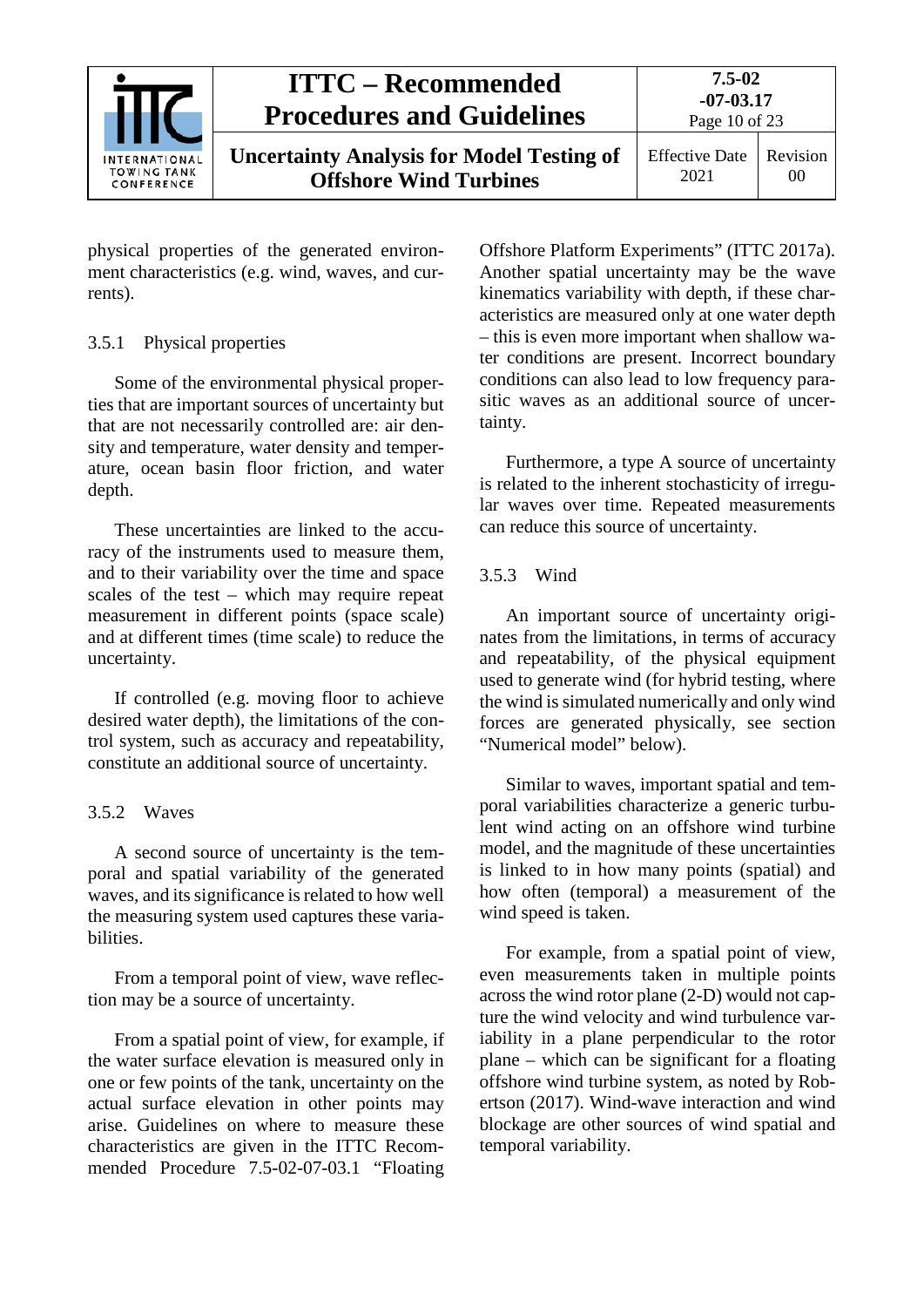

The temporal variability of wind speed and turbulence may also be an important source of uncertainty.

Furthermore, a type A source of uncertainty arises when testing in turbulent wind conditions, due to the inherent stochasticity of turbulence. Repeated measurements can reduce this uncertainty.

### <span id="page-10-0"></span>3.5.4 Current

The limitations, in terms of accuracy and repeatability, of the physical equipment used to generate the current is a primary source of uncertainty.

As for waves and wind, the impact of the spatial variability of current velocity and turbulence on uncertainty should be assessed by measurements made at multiple points, both across the horizontal plane and the vertical water column.

In addition, turbulent currents are inherently stochastic, leading to a type A uncertainty. Repeated measurements can reduce this uncertainty.

## <span id="page-10-1"></span>3.5.5 Numerical model

As reported by the ITTC Recommended Procedure 7.5-02-07-03.8 "Model Tests for Offshore Wind Turbines" (ITTC, 2017b), hybrid testing refers to "methods that combine, in real time and interactively, the numerical simulation of a virtual substructure with a physical substructure tested experimentally in model scale."

As such, the additional uncertainty sources to be considered in this case are linked to two factors: the numerical simulation model, and the physical equipment used to "convert" the forces

calculated numerically into physical forces acting on the physical substructure.

As every numerical model, the numerical simulation used is a simplification of the real phenomenon, and therefore a source of uncertainty is the accuracy with which it reproduces it. Usually, the physical wind and forces acting on the rotor are emulated, respectively, by a synthetic (numerically generated) wind speed and a numerical aerodynamic model deriving the forces transmitted by the rotor to the wind turbine tower at model scale. Therefore, in this case, the uncertainty is linked to the accuracy of the numerical approaches used to reproduce the wind spatial (e.g. wind shear) and temporal (e.g. turbulence) variability, and to the accuracy of the numerical approach used to calculate the wind forces acting on the rotor. For example, usually Blade Element-momentum theorybased are usually used to calculate these aerodynamic forces, due to their relatively low computational cost, but these are known to have several limitations (see, for example, Gupta et al., 2005).

The forces calculated by the numerical simulation are then downscaled and imposed on the physical model through a physical system. Depending on the system (single ducted fan driven by an electronic motor, as in Azcona et al. (2014), or a set of fan see Urban and Guanche (2019). For actuated cables see Sauder et al (2016), Bachynski et al. (2016), and Berthelsen et al (2016), among others). Source of uncertainty are linked to the limitations (accuracy and repeatability) of the components used.

#### <span id="page-10-2"></span>**3.6 Initial test conditions**

Mooring lines on seabed, hysteresis, remaining waves, circulation, turbulence, current, etc. in water basin are primary uncertainty sources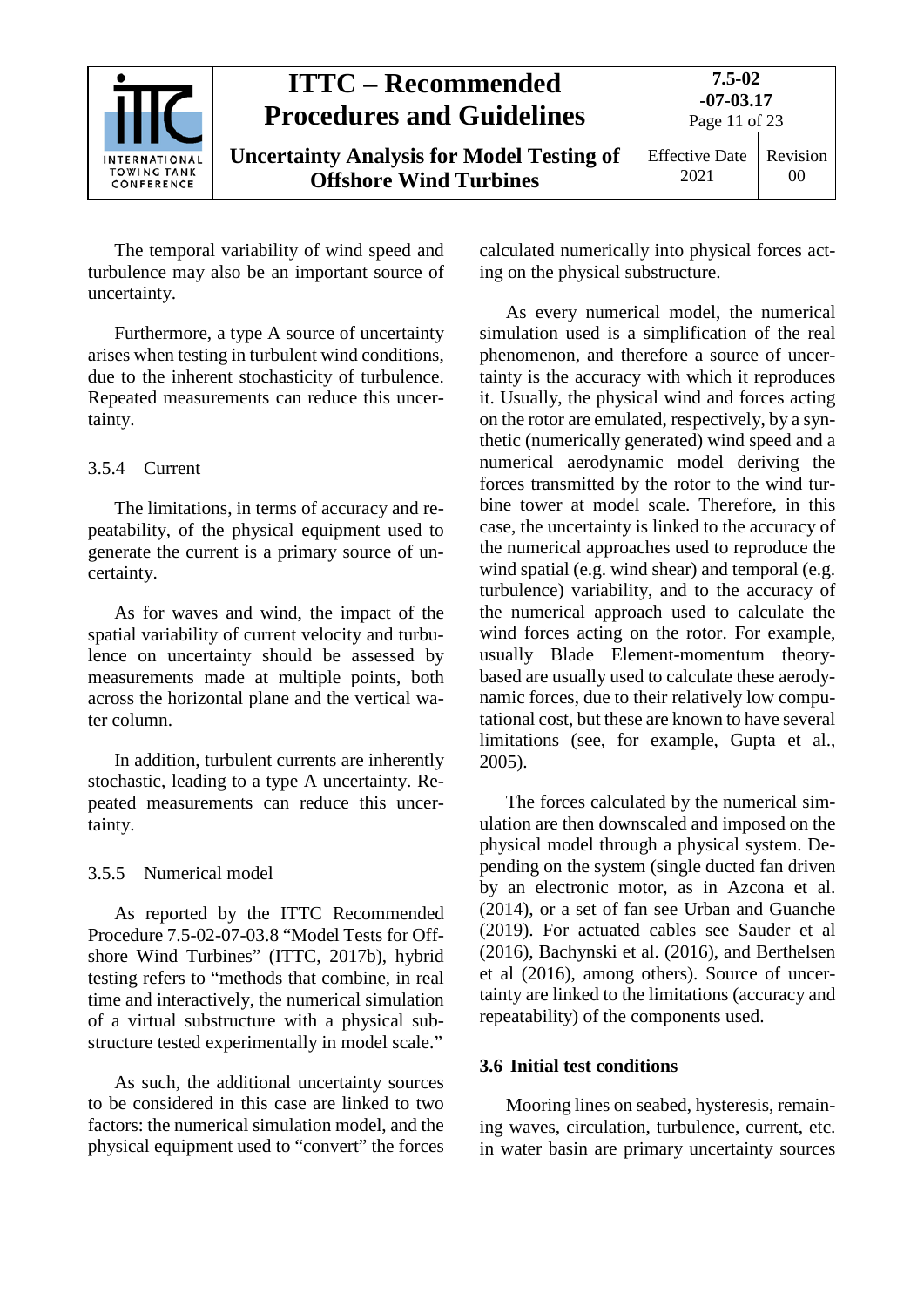

of initial test set-up and the uncertainties are estimated by the past experiences.

Due to small asymmetry in the model arrangement, a small roll response may occur in head sea and this roll increases when the rotor is in action. (Boulluec et al. 2013). Also diffracted waves and reflected waves due to offshore wind turbine motions will reach to the tank wall and the wave generator and will be reflected back to the model. In this way a transverse wave system will gradually be developed, and the tank wall interference effects can have a very important effect on the experimental results. (Steen 2014, Zhao et al. 1988). Also, the time between two consecutive test cases should be long enough to ensure an acceptable quiescence of water. The type B uncertainty should be estimated by the past experiences.

#### <span id="page-11-1"></span><span id="page-11-0"></span>**3.7 Other sources of uncertainties**

#### 3.7.1 Scaling effects

For offshore wind turbines, aerodynamic and hydrodynamic loads can be of equal importance when estimating its dynamic response. While for hydrodynamic loads Froude scaling is usually adopted, the aerodynamic forces should be scaled according to Reynolds scaling. The two dimensionless ratios cannot be satisfied at the same time, and usually offshore wind turbine models are Froude scaled. Therefore, the mismatch of Reynolds number is a source of uncertainty for aerodynamic loads that should be considered in the design of the test setup. See ITTC Procedure 7.5-02-07-03.8, "Model Tests for Offshore Wind Turbines" (ITTC, 2017b ) for different approaches of modelling the wind turbine. E.g. for performance modelling the blades are redesigned to provide the same thrust and torque in a low Reynolds number different from

that in full scale. Uncertainty analysis should be conducted on the redesigned blades in order to determine the degree to which the target wind load characteristics have been achieved and to allow this effect to be included in an analysis of the overall model test.

Additional uncertainty sources due to the scaling, in common with other offshore structures, are viscous effects on the hull (e.g. slender parts, appendages) and mooring lines. See also Qiu et al. (2014).

#### <span id="page-11-2"></span>3.7.2 Human factors

Human factors can be classified as error rather than uncertainty sources. See e.g. Qiu et al. (2014) for further details.

### <span id="page-11-3"></span>**4. EXAMPLE OF UNCERTAINTY ANALYSIS TO OFFSHORE WIND TUR-BINE MODEL TEST**

The following example is based on the article: "Dynamic response of a monopile wind turbine in waves: Experimental uncertainty analysis for validation of numerical tools" (Bachynski et al., 2019).

#### <span id="page-11-4"></span>**4.1 Experimental model**

The prototype design corresponds to the NREL 5MW reference wind turbine (Jonkman et al., 2009), supported by the offshore tower developed in OC3 Phase III (Jonkman, 2010) and a 7 m diameter monopile, with the OC3 Phase II soil stiffness parameters (Jonkman and Musial, 2010). The monopile thickness is 60 mm and the transition from monopile to tower occurs at 10 m above the waterline (Figure 1 and Table 1).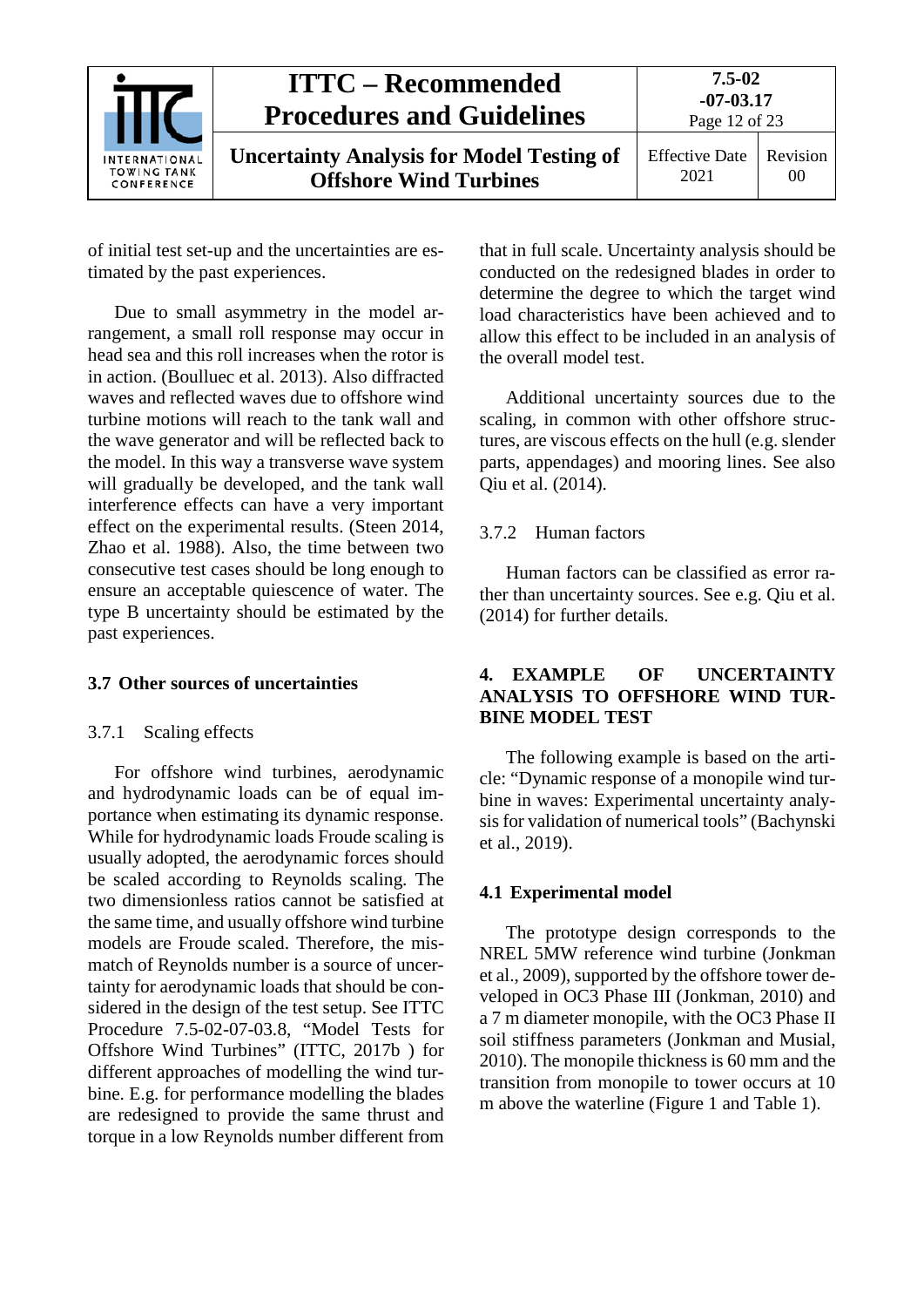

Table 2: Key model particulars, compared to the design prototype and to the OC3 Phase II monopile (Jonkman and Musial, 2010). All values in full scale. Note that the OC3 Phase II monopile is in 20 m water depth, compared to the present model in 30 m water depth.

|                                                 | <b>Model Tests</b>   | Prototype            | Phase<br>OC <sub>3</sub><br>$\mathbf{H}$<br>Monopile |
|-------------------------------------------------|----------------------|----------------------|------------------------------------------------------|
| Diameter (wetted section of monopole) [m]       | 7.0                  | 7.0                  | 6.0                                                  |
| Tower baase diameter (10 m above waterline) [m] | 6.5                  | 6.5                  | 6.0                                                  |
| Tower top diameter [m]                          | 3.87                 | 3.87                 | 3.87                                                 |
| RNA mass [kg]                                   | $3.36x10^5$          | $3.50 \times 10^5$   | $3.50 \times 10^5$                                   |
| RNA Ixx about RNA CoG [ $\text{kg m}^2$ ]       | $7.14x10^7$          | $4.00x10^{7}$        | $4.00x10^{7}$                                        |
| RNA Iyy about RNA CoG [ $\text{kg m}^2$ ]       | $7.14x10^7$          | $3.07x10^{7}$        | $3.07x10^{7}$                                        |
| RNA Izz about RNA CoG [ $\text{kg m}^2$ ]       | 9.51x10 <sup>7</sup> | $2.44 \times 10^{7}$ | $2.44 \times 10^{7}$                                 |
| Monopile penetration depth (below seabed) [m]   |                      | 46                   | 30                                                   |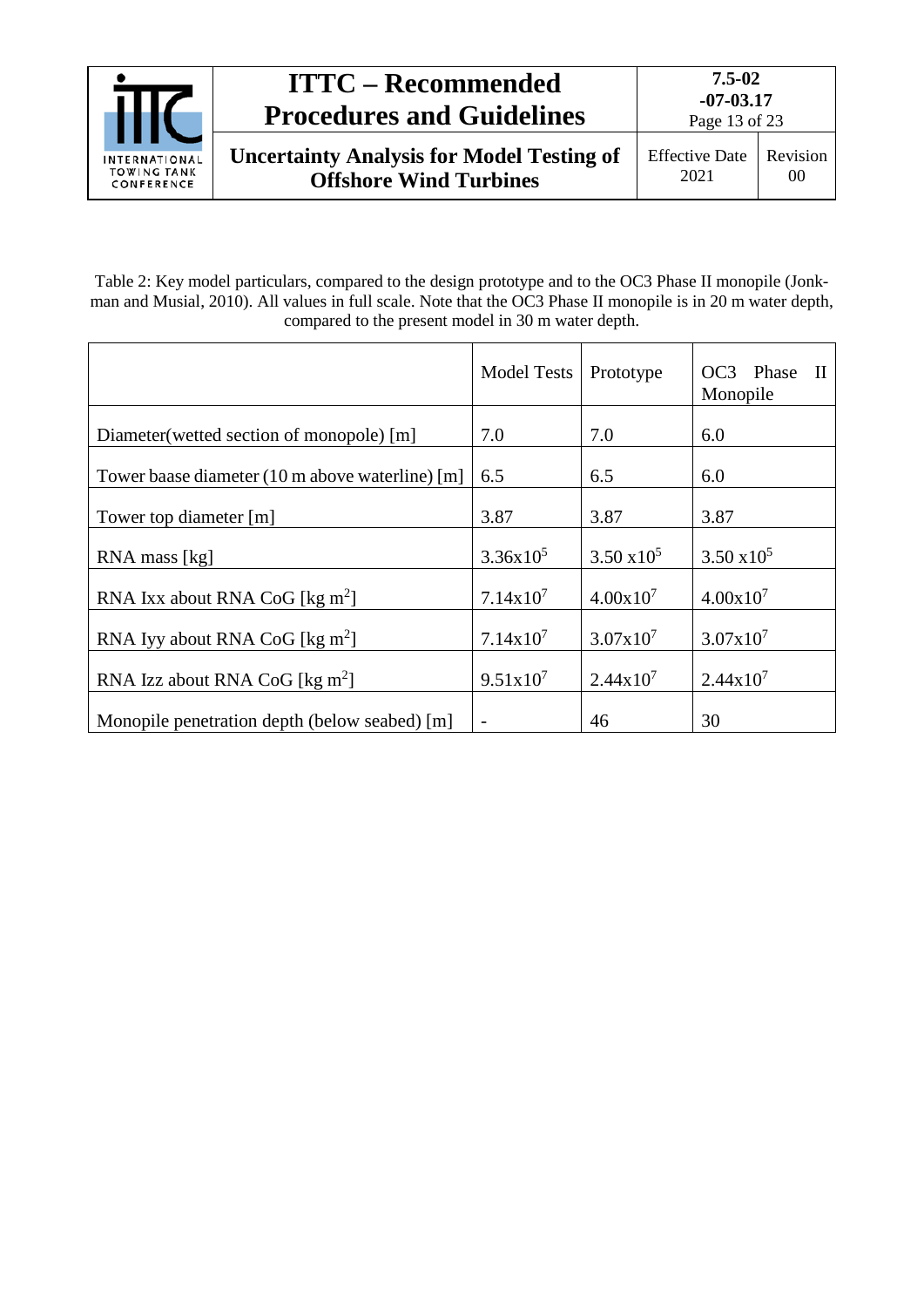



Figure 1: Sketch of the monopile model, without (left) and with (right) outer shells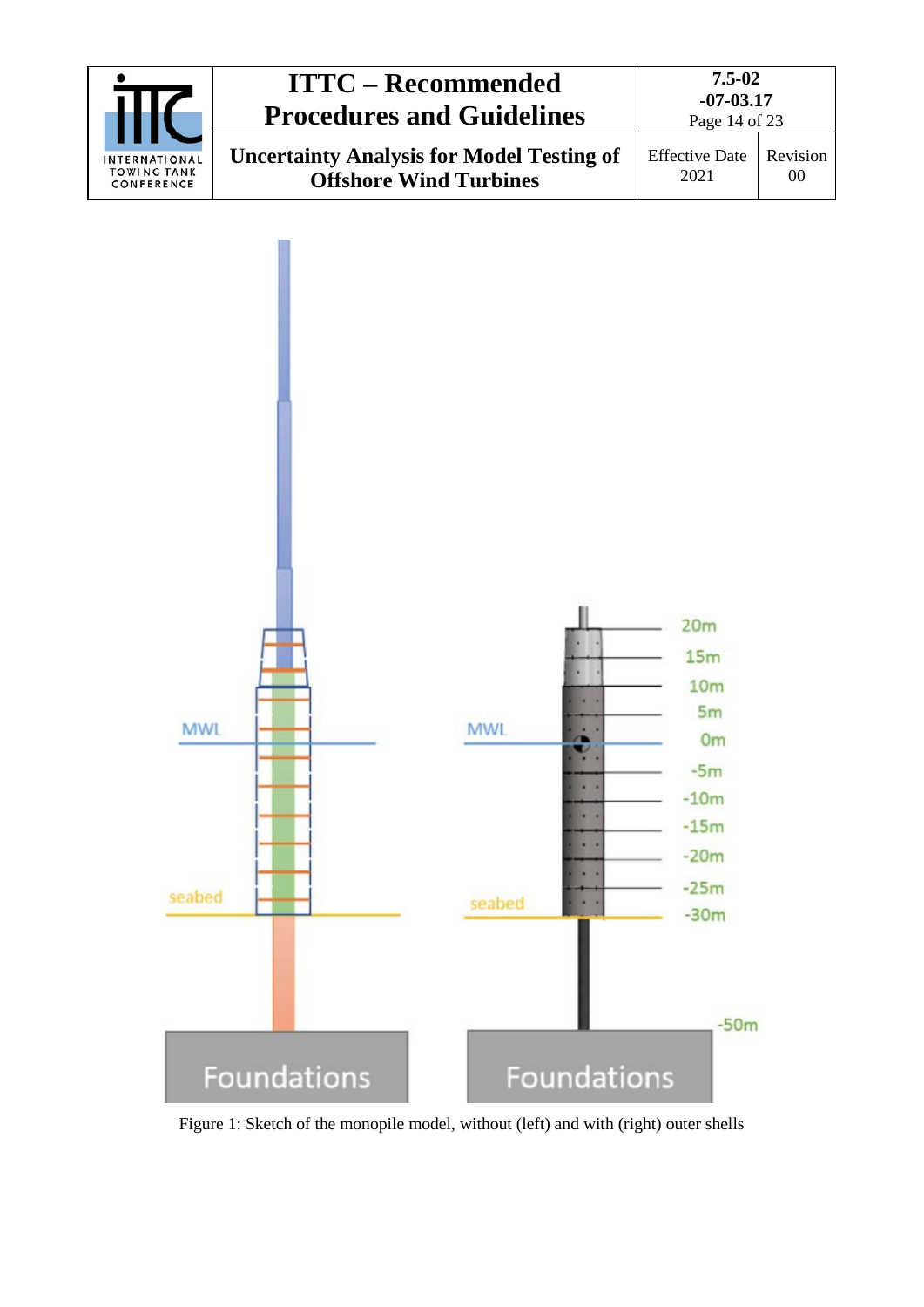|                                                   | <b>ITTC – Recommended</b><br><b>Procedures and Guidelines</b>                     | 7.5-02<br>$-07 - 03.17$<br>Page 15 of 23 |                |
|---------------------------------------------------|-----------------------------------------------------------------------------------|------------------------------------------|----------------|
| INTERNATIONAL<br><b>TOWING TANK</b><br>CONFERENCE | <b>Uncertainty Analysis for Model Testing of</b><br><b>Offshore Wind Turbines</b> | <b>Effective Date</b><br>2021            | Revision<br>00 |



Figure 2: Left: photograph of the model installed in the wave basin, highlighting the drag disk. Right: numerical model in SIMA, where the four upper lines represent the drag disk. Transition from red to black checkerboard indicates the calm water free surface

<span id="page-14-1"></span>The model tests were carried out at a scale 1:40 in the Ocean Basin at SINTEF Ocean [\(Fig](#page-14-1)[ure 2\)](#page-14-1). Froude scaling (including the difference between the fresh water density in the model tests and sea water density at full scale) is applied in order to scale the model test results.

#### <span id="page-14-0"></span>**4.2 Regular Wave Test**

As shown i[nTable 3,](#page-15-3) 9 regular waves were tested, with periods (T) ranging from 6 to 14 seconds. The steepness-value was considered (approximately 1/30). The Keulegan-Carpenter (KC) number, defined in Eq.1, for all of the considered tests is quite low. For the smallest waves  $(KC < 1.25)$ , no flow separation is expected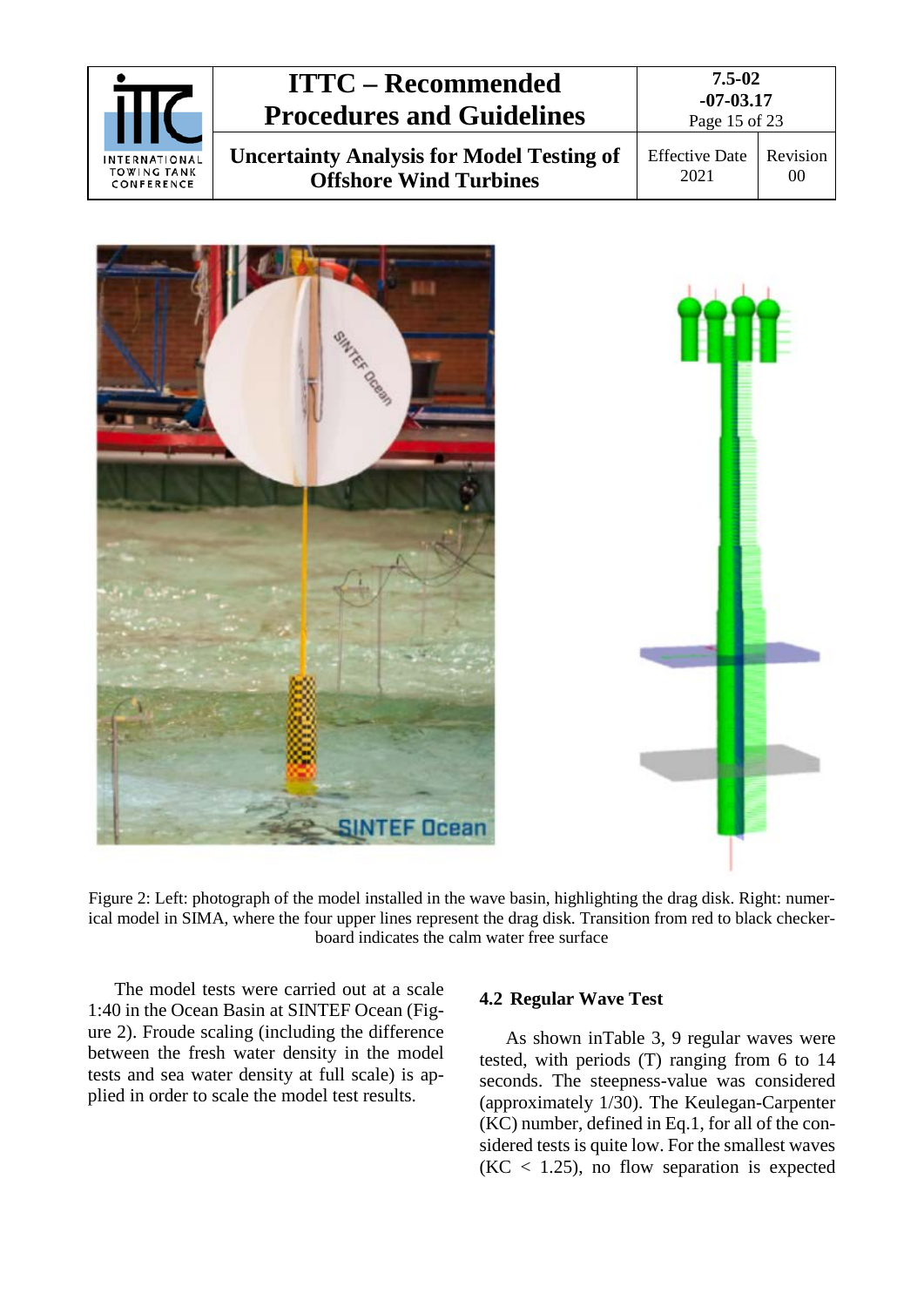

(Sarpkaya and Isaacson, 1981), and for KC up to 5.0, the added mass coefficient is not expected to vary significantly (DNV, 2010). In [Ta](#page-15-3)[ble 3,](#page-15-3) the KC number for regular waves is calculated, based on the maximum velocity according to linear theory by Equation (1):

where  $U_{max}$  is the maximum water particle velocity, perpendicular to the monopile axis, at water surface level, *T* is the wave period, *H* is the regular wave height, *k* is the wave number, *h* is the water depth, and *D* is the diameter of the monopile (characteristic length).

<span id="page-15-3"></span>
$$
KC = \frac{U_{max}T}{D} = \frac{\pi H_1}{\tanh(kh)D}
$$
 (1)

Table 3: Regular wave tests (full scale).

| $H$ [m] | 1.9  | 2.6  | 3.3  | 4.2  | 5.2  | 6.3  | 7.5  | 8.8  | 10.2 |
|---------|------|------|------|------|------|------|------|------|------|
| T[s]    | 6.0  | 7.0  | 8.0  | 9.0  | 10.0 | 11.0 | 12.0 | 13.0 | 14.0 |
| KC      | 0.85 | 1.18 | 1.54 | 2.04 | 2.65 | 3.39 | 4.27 | 5.31 | 6.50 |

#### <span id="page-15-0"></span>**4.3 Bending moment RAOs**

The bending moment transfer function *R*(*ω*), denoted as the response amplitude operator (RAO) of the bending moment at  $z = -28.5$  m, for the first harmonic of the primary wave frequency for wave periods 6 s, is defined in Eq. 2:

$$
R(\omega) = My_1 / \eta_1 \tag{2}
$$

Where  $My_1$  is the amplitude of the first harmonic bending moment, and  $\eta_1$  is the amplitude of the first harmonic wave.

#### <span id="page-15-1"></span>**4.4 Type A Uncertainty**

Type A uncertainties are evaluation of uncertainty by the statistical analysis of a series of observations (JCGM (2008) and Taylor et al. (1993)). This type of uncertainty is as also commonly known as the precision uncertainty of the test. Repeatability is assessed directly from the experimental results.

#### <span id="page-15-2"></span>4.4.1 Waves

Assessing the repeatability of the RAO is challenging for several reasons. The generation of regular waves in relatively shallow water can be challenging due to the depth variations and reflections, standing waves, and parasitic waves in the basin.

There were 13 standing probes (present during both the calibration and the tests with the model) and 23 probes along a wave harp (a set of tightly-spaced wave probes aligned with the wave propagation direction, with a distance of 6 m between each probe and connected to a single support), which was only present during wave calibration. The wave harp is shown i[n Figure 3.](#page-16-0)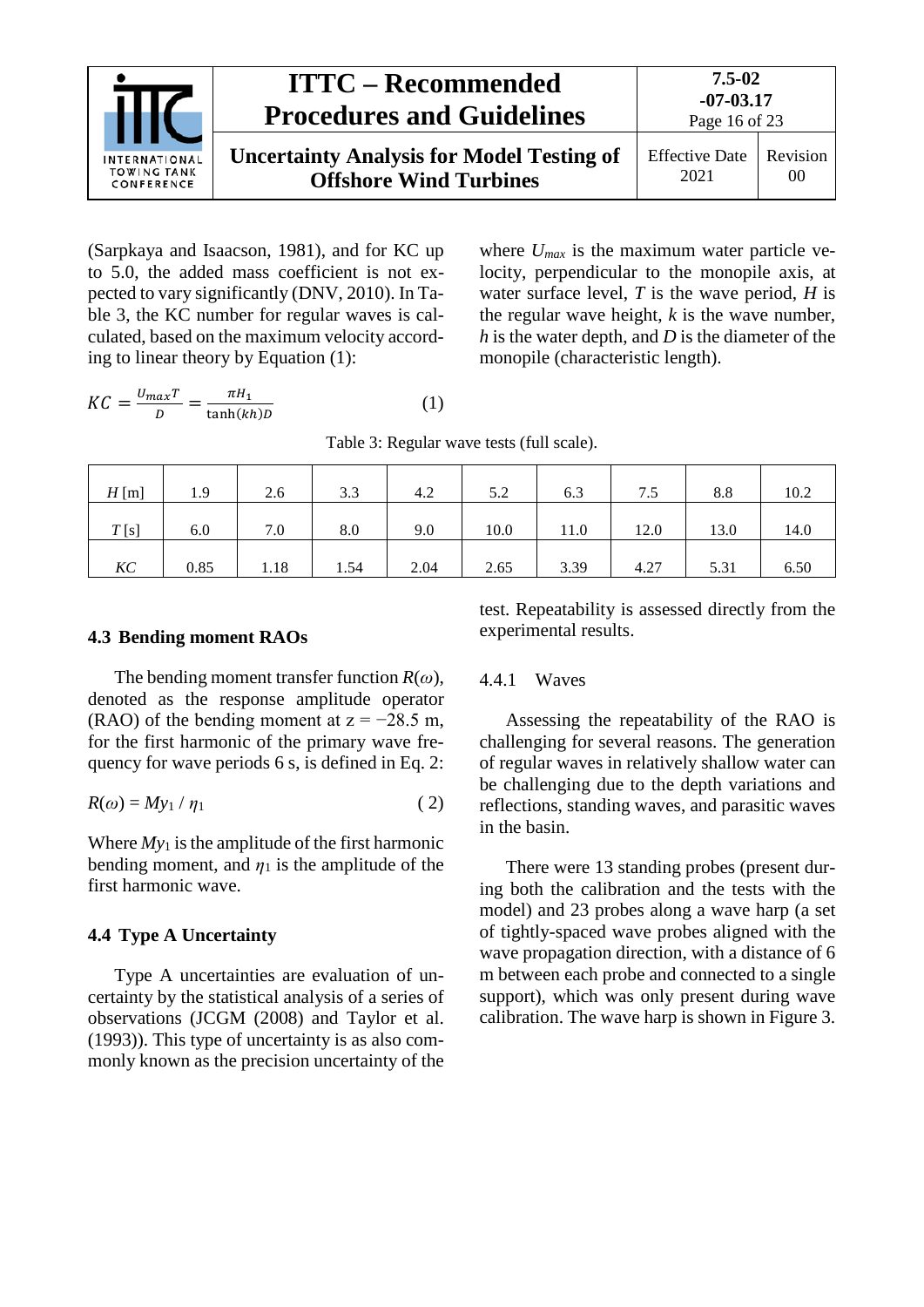



<span id="page-16-0"></span>Figure 3: Wave probe layout during calibration of long-crested waves. Right: zoom near the model, showing the tightly-spaced wave probes in the harp (a set of tightly-spaced wave probes aligned with the wave propagation direction).



<span id="page-16-1"></span>Figure 4: Variations in regular wave amplitude along the wave harp. Left: amplitude of the first harmonic of the wave along the harp, where WAVE2 shows the value at the model location. Note that the indicated steepness  $1/30$  and  $1/40$  are approximate. Middle: time series of wave elevation along the harp (T = 6 s, lower steepness). Right: time series of wave elevation along the harp  $(T = 13 \text{ s}, \text{lower steepness})$ .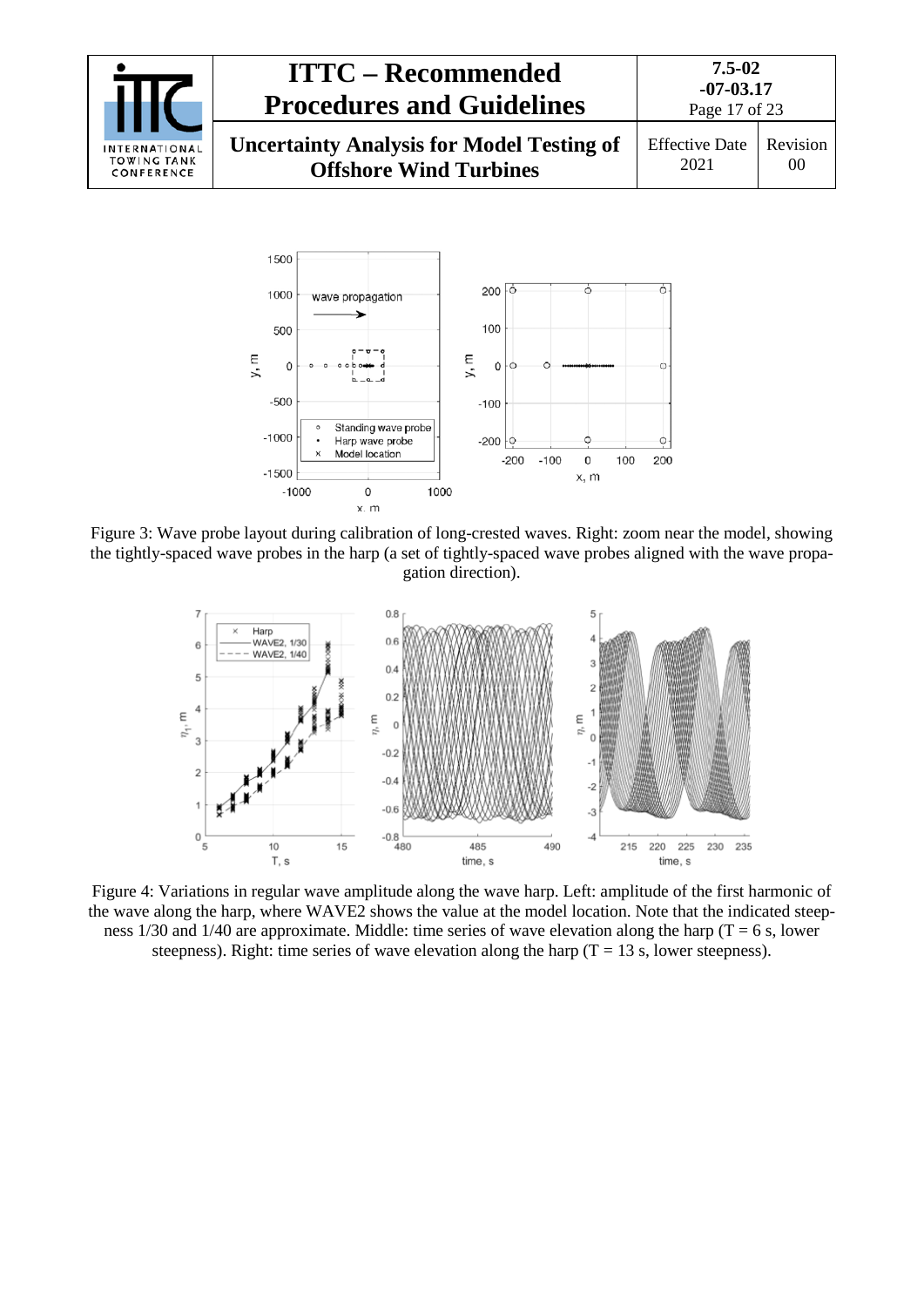



Figure 5: Experimental bending moment (at  $z = -28:5$  m) RAO results, highlighting the repeatability and the differences in results for different wave steepness

There are notable differences in the amplitude of the first harmonic of the wave, especially for the longest waves [\(Figure 4\)](#page-16-1).

Type A uncertainty of bending moment transfer function was:

$$
s_R = 0.354E + 05
$$
 Nm/m

<span id="page-17-1"></span>**4.5 Type B Uncertainty**

Type B uncertainties are the evaluation of uncertainty by means other than statistical analysis (JCGM (2008) and Taylor et al (1993)). These are also commonly known as bias uncertainties.

#### <span id="page-17-2"></span>4.5.1 Temperature and Density

The temperature was measured to be  $16 \degree C$ , and the temperature variations during the model tests were  $\pm 0.07$  °C. Based on the manufacturer data, the temperature error-is  $0.03 \%$  per <sup>0</sup>C: considering temperature variations of  $\pm 0.07$  °C. the temperature contribution to the Type B uncertainty is negligible compared to the previously described contributions. By applying the method outlined in the water properties ITTC Procedure 7.5-02-01-03, "Density and Viscosity of Water", the density ( $\rho$ ) is 999.072 kg/m<sup>3</sup> and

The wave amplitude at a given location along the harp deviates up to 18 % compared to the mean amplitude, and the coefficient of variation ranges from 3 to 9 % depending on the wave period.

### <span id="page-17-0"></span>4.4.2 Assessment of Type A uncertainty

Type A uncertainty of a response which is measured repeatedly is found from Equation (3):

$$
s_R = \frac{s_x}{\sqrt{N-1}}\tag{3}
$$

where  $s_x$  is the standard deviation of the measured quantity over *N* repeated tests.

There is a good agreement in the first harmonic RAO for longer waves as shown in Figure 5. The repeated tests also showed good agreement (within 2 %) for the first harmonic. The discrepancies between the results for the different wave steepness were large, but the repeatability of each condition was within 5 %.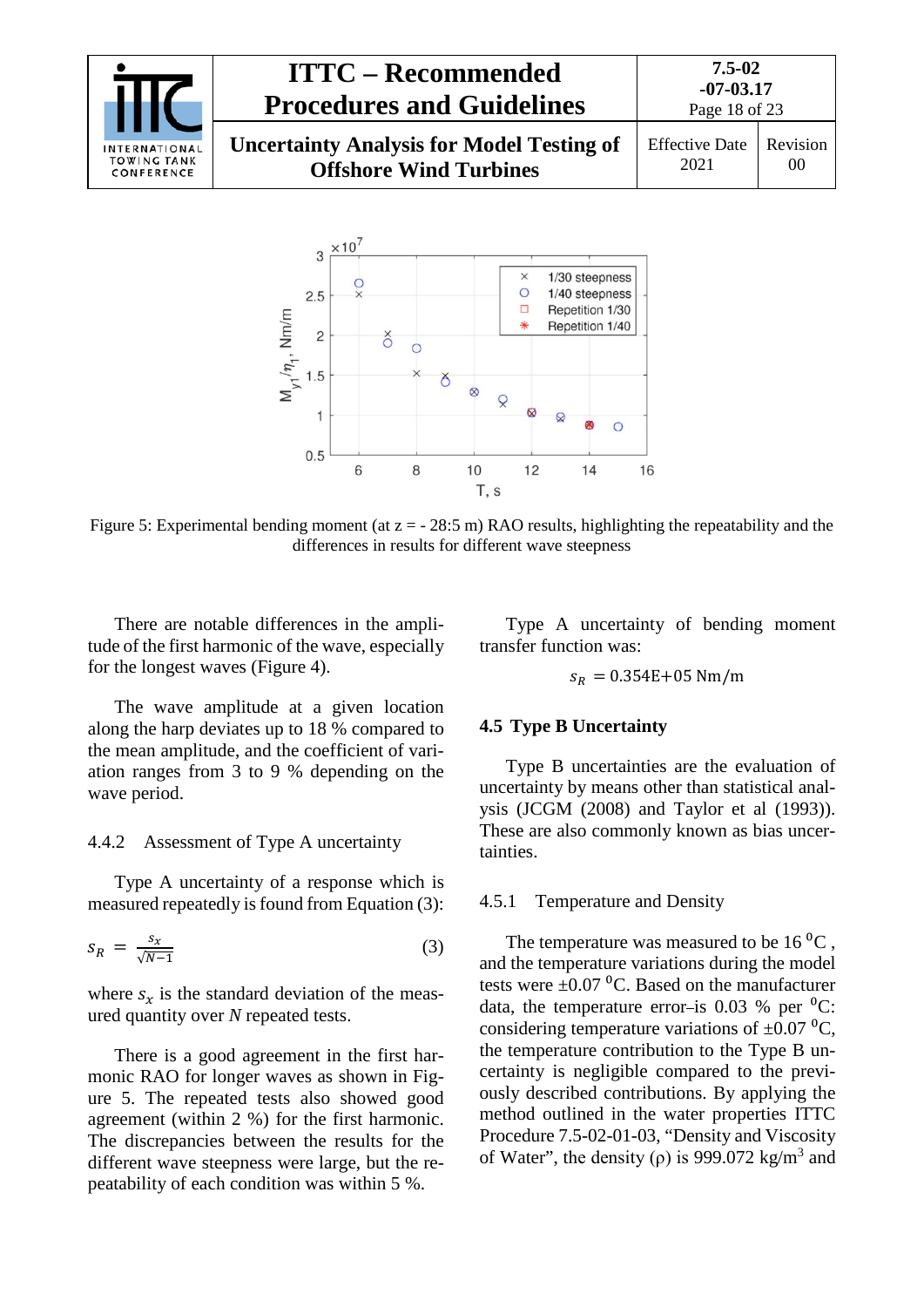

Effective Date 2021 Revision 00

the corresponding Type B Uncertainty is 0.0306  $kg/m<sup>3</sup>$ .

## <span id="page-18-0"></span>4.5.2 Wave gauges

The wave gauges have a sensitivity of 2 % /  ${}^{0}C$ . Temperature effects had a relatively small contribution to the Type B uncertainty for the wave gauges.

## <span id="page-18-1"></span>4.5.3 Strain gauges

Calibration of the strain gauges is carried out by applying a known moment (via a hanging weight attached through a pulley at a given height). We estimated the Type B uncertainty by considering  $\pm 2$  mm model scale error in height and  $\pm 5$  °C uncertainty in orientation of the load applied for calibration.

### <span id="page-18-2"></span>4.5.4 Geometry and Inertia of Experimental Model

Possible Type B uncertainties in manufacture of the experimental model are estimated in [Table 4](#page-18-5) and propagated to the responses of interest using a simple semi-analytical model.

<span id="page-18-5"></span>Table 4: Estimated Type B uncertainties. All values given in full scale

| Parameter             | Type B uncertainty      |  |  |  |
|-----------------------|-------------------------|--|--|--|
| Measured wave ele-    | $+3\%$                  |  |  |  |
| vation                |                         |  |  |  |
| Water depth           | $\pm$ 0.4 m             |  |  |  |
| Mass distribution     | $\pm$ 10 % locally      |  |  |  |
| Inner core dimensions | $+4 \text{ mm}$         |  |  |  |
| Outer core dimen-     | $+6$ cm                 |  |  |  |
| sions                 |                         |  |  |  |
| Strain                | $\pm 0.5 \%$            |  |  |  |
| Acceleration          | Orientation $\pm$ 2.5°, |  |  |  |
|                       | location 0.12 m         |  |  |  |

## <span id="page-18-3"></span>4.5.5 Bending moment RAO

The uncertainty in these response metrics, i.e. bending moment RAO, will depend on the uncertainty in the incoming waves, the model itself (i.e. geometry, stiffness, mass distribution), and the measured response (bending moment) as in [Table 5.](#page-18-6)

<span id="page-18-6"></span>Table 5: Independent input variables for semi-analytical analysis

| Input varia-<br>ble              | Symbol           | Comments                                                             |
|----------------------------------|------------------|----------------------------------------------------------------------|
| Mass distri-<br>bution           | m                | Affects modal pa-<br>rameters. Uniform<br>relative variation<br>10 % |
| <b>Stiffness</b><br>distribution | EI               | Affects modal pa-<br>rameters. Uniform<br>relative variation 4<br>%  |
| Modal<br>damping                 | $b_i$ or $\zeta$ | Varied for all five<br>modes simultane-<br>ously $20%$               |
| Outer diam-<br>eter              | D                | Only affects wave<br>loads, 6 cm                                     |
| Water depth                      | h                | Affects modal pa-<br>rameters and wave<br>loads, 0.4 m               |
| Regular<br>wave period           | 2π<br>$\omega$   | affects wave loads,<br>$0.05$ s                                      |

## <span id="page-18-4"></span>**4.6 Simplified semi-analytical uncertainty propagation**

A simplified model is used to propagate Type B uncertainties in the properties of the physical model and in the incoming waves to the bending moment response. This linearized model is obtained by combining a 5-mode structural response model with linear wave loads. The structural response model takes the form of the decoupled ordinary differential equations in Equation (4) through (7), where  $\overline{m_i}$  is the modal mass,  $b_i$  is the modal damping,  $k_i$  is the modal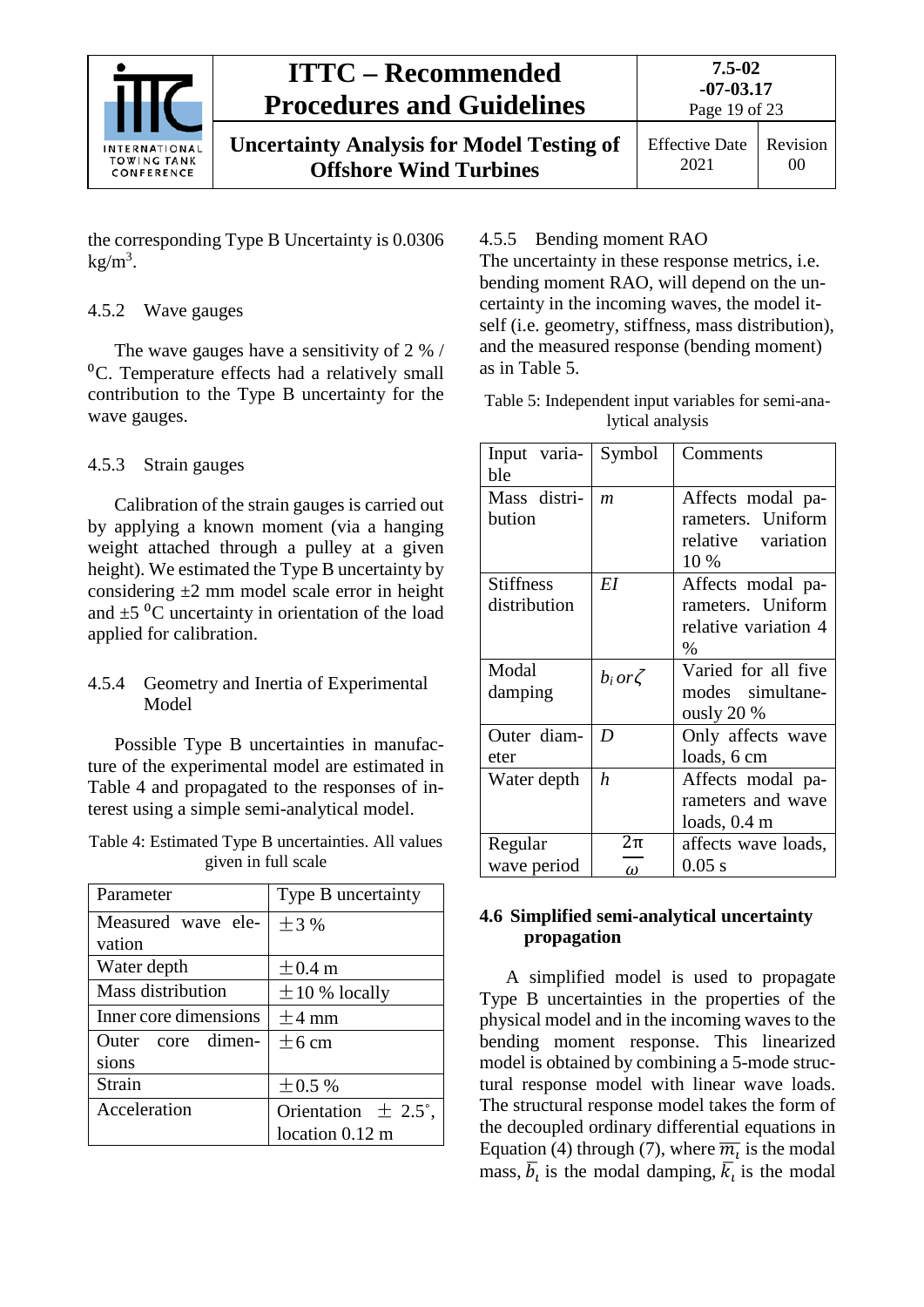

00

Effective Date 2021 Revision

stiffness,  $\overline{F}_i$  is the modal force, and  $y_i$  is the modal response.

$$
\overline{m_i}\ddot{y_i} + \overline{b_i}\dot{y_i} + \overline{k_i}y_i = \overline{F_i}, i = 1, ..., 5
$$
 (4)

$$
\overline{m_i} = \int_{z_{low}}^{z_{top}} m(z) (\varphi_i(z))^2 dz + \sum M_j (\varphi_i(z_j))^2 + \sum I_j (\varphi_{i,z}(z_j))^2
$$
(5)

$$
\overline{k}_i = \int_{z_{low}}^{z_{top}} EI(z) (\varphi_{i,zz}(z))^2 dz \tag{6}
$$

$$
\overline{b}_i = 2\overline{m_i} \omega_{0,i} \zeta = 2\zeta \sqrt{\overline{k_i} \overline{m_i}} \tag{7}
$$

The undamped natural frequencies obtained from the estimated modal mass and stiffness were found to be within 5 % of those from the eigenvalue analysis. For simplicity, the modal damping is chosen to give the same damping ratio in all five modes. Based on the decay tests, ζ  $= 0.5$  % critical damping is chosen.

In the modal response model, the viscous drag term of the Morison equation was not considered due to the relatively low KC number of the experiments as in [Table 3.](#page-15-3) Then the Morison inertia load takes the form as in Equation (8):

$$
\overline{F}_i = \int_{-h}^{0} \varphi_i(z) \rho (C_a + 1) \pi \frac{D^2}{4} a dz \tag{8}
$$

with *a* for regular waves with amplitude  $\eta_a$  and frequency  $\omega = 2\pi/T$  in water depth *h* given by Equation (9):

$$
a = \omega^2 \eta_a \frac{\cosh(k(z+h))}{\sinh(kh)} \cos \omega t \tag{9}
$$

According to this simple semi-analytical model, the first response metric, the first harmonic bending moment RAO at  $z_i$  = - 28.5 m, is given by Equation (10).

$$
|H(\omega)| = \frac{|M|_{z_j}|}{|\eta_a|} = \sum_{i=1}^n EI(z_j) \varphi_{i,zz}(z_j) * \frac{\int_{-h}^0 (C_a + 1)\pi \frac{D^2}{4} \rho \omega^2 \frac{\cosh(k(z+h))}{\sinh(kh)} \varphi_i(z) dz}{\overline{k_i} \sqrt{((1 - \beta_i^2)^2 + (2\zeta_i \beta_i)^2}}}
$$
(10)

In Equation (11),  $\beta_i$  is the frequency ratio for each mode.

$$
\beta_i = \frac{\omega}{\omega_i} = \frac{\omega \sqrt{\overline{m_i}}}{\sqrt{\overline{k_i}}} \tag{11}
$$

#### <span id="page-19-0"></span>**4.7 Total Type B Uncertainty**

To compute the total Type B uncertainty in the measured response  $u_R$ , we combine the effects of the inputs in [Table 4](#page-18-5) with the effects of the estimated bias uncertainties in the wave elevation and bending moment measurements.

Considering a result R which depends on L independent variables  $x_i$ , the sensitivity index  $\theta_i$  is given by Equation (12):

$$
\theta_i = \frac{\partial R}{\partial x_i}, \quad i = 1, 2, \dots, L \tag{12}
$$

and evaluated at either mean or nominal values of the result.

The uncertainty in the result due to the Type B uncertainties is obtained by the square root of the sum of squares (RSS) of the contributions from all of the independent variables by Equation (13):

$$
u_R = \pm \sqrt{\sum_{i=1}^L (\theta_i u_{x_i})^2} \tag{13}
$$

Where  $u_{xi}$  is the best estimate of the uncertainty in the independent variable.

The most important components of Type B uncertainty of bending moment transfer function  $R(\omega)$  at  $T = 6$  s are the wave elevation, mass, and diameter as in Equation (14):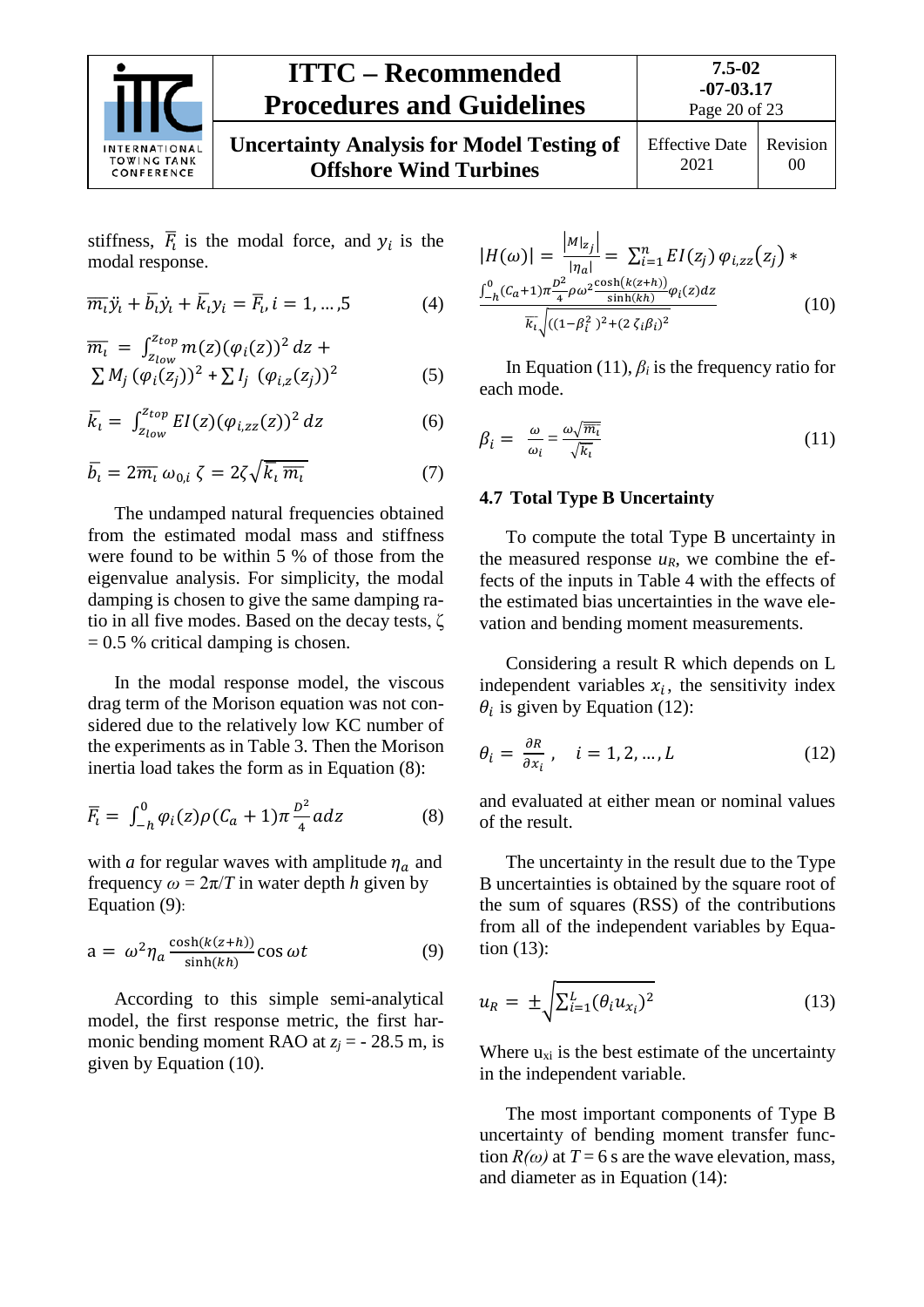

**Uncertainty Analysis for Model Testing of Offshore Wind Turbines**

$$
R(\omega) = RAO = \frac{M_y}{\eta_y} =
$$
  

$$
f(m, EI, \zeta, D, h, T, M_y, \eta_a)
$$
 (14)

A calculation in wave period,  $T = 6$  s is made by Equation (15), referring to the values in [Ta](#page-20-2)[ble 6.](#page-20-2)

Table 6: Sensitivity indexes and independent variable uncertainty values

<span id="page-20-2"></span>

| Variable $x_i$   | $\boldsymbol{\theta}_{x_i}$ | Units for $\bm{\theta}_{\bm{x_i}}$ | $u_{x_i}$    | Units for $\boldsymbol{u}_{\boldsymbol{\chi}_i}$ | $\theta_{x_i} u_{x_i}$ | Units for $\boldsymbol{\theta}_{x_i} \boldsymbol{u}_{x_i}$ |
|------------------|-----------------------------|------------------------------------|--------------|--------------------------------------------------|------------------------|------------------------------------------------------------|
| $\boldsymbol{M}$ | $2.55E+03$                  | Nm/(mkg/m)                         | 203.5        | kg/m                                             | $5.19E + 05$           | Nm/m                                                       |
| EI               | 4.70E-05                    | $Nm/(mNm^2)$                       | $5.60E + 09$ | $Nm^2$                                           | $2.63E + 05$           | Nm/m                                                       |
| ζ                | $7.30E + 0.5$               | Nm/m                               | 0.001        | $\overline{\phantom{a}}$                         | $7.30E + 02$           | Nm/m                                                       |
| $\boldsymbol{D}$ | $7.03E + 06$                | $Nm/m^2$                           | 0.06         | m                                                | $4.22E + 05$           | Nm/m                                                       |
| $\boldsymbol{h}$ | $2.74E + 04$                | $\mbox{Nm/m}^2$                    | 0.4          | m                                                | $1.10E + 04$           | Nm/m                                                       |
| $T_{\rm{,}}$     | $9.12E + 06$                | Nm/(ms)                            | 0.05         | s                                                | $4.56E + 05$           | Nm/m                                                       |
| $M_{\rm v}$      | $1.05E + 00$                | Nm/(mNm)                           | 116,840.5    | Nm                                               | $1.23E + 0.5$          | Nm/m                                                       |
| $\eta_a$         | $2.51E+07$                  | $Nm/m^2$                           | 0.0285       | m                                                | $7.16E + 05$           | Nm/m                                                       |

 $u_{R_{\perp}} =$ 

 $\int (\theta_m u_m)^2 + (\theta_{El} u_{El})^2 + (\theta_{\zeta} u_{\zeta})^2 + (\theta_D u_D)^2 + (\theta_h u_h)^2 + (\theta_T u_T)^2 + (\theta_{My} u_{My})^2 + (\theta_{\eta_a} u_{\eta_a})^2 =$  $1.12E + 06 Nm/m$  (15)

As shown in Eq. 12, Type B uncertainties are generally larger than Type A uncertainty. The Type B uncertainties generally decrease for longer wave periods, and the importance of the mass distribution becomes smaller for longer waves. This is as expected, since the monopile response becomes increasingly stiffness-dominated for long wave periods.

## <span id="page-20-0"></span>**4.8 Total Uncertainty**

The total uncertainty is a combination of both the known Type A and Type B uncertainties, (Type A uncertainty  $s_R$  and Type B uncertainty $u_R$ ). In order to combine Type A and

Type B uncertainties, the square root of the sum of squares is again used in Equation (16):

$$
u_c = \sqrt{u_R^2 + s_R^2} \tag{16}
$$

where  $u_c = 1.12 \text{ E} + 06 \text{ Nm/m}, u_R = 1.12$ E+06 Nm/m, and  $s_R = 3.54$  E+04 Nm/m.

#### <span id="page-20-1"></span>**4.9 Conclusions**

The uncertainty analysis suggests that Type A uncertainties (estimated through repetition tests) are of minor importance compared to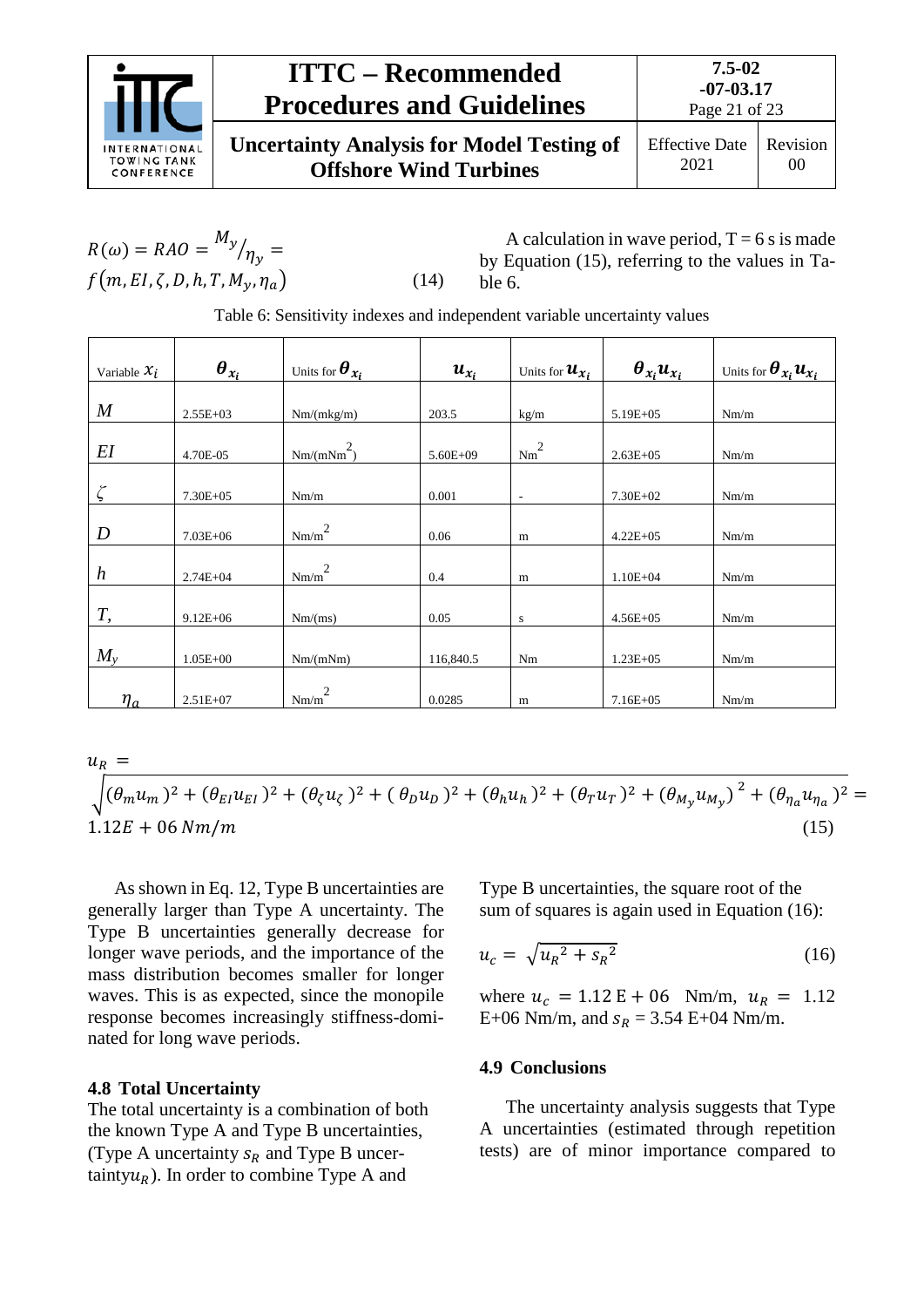

**Uncertainty Analysis for Model Testing of Offshore Wind Turbines**

**7.5-02**

Type B uncertainties (estimated through a simplified analytical uncertainty propagation) for the estimation of RAOs. Based on a somewhat conservative estimate - local variation applied as a global variation - the mass and stiffness of the model itself were found to be important contributors to Type B uncertainty. The wave elevation and model diameter, where Type B uncertainties were estimated more realistically, were also seen to be important.

## <span id="page-21-0"></span>**5. REFERENCES**

- Azcona, J., Bredmose, H., Campagnolo, F., Manjock, A., Pereira, R., and Sander, F., 2014, "Methods for performing scale-tests for method and model validation", Technical report, INNWIND.EU Deliverable D4.22.
- Bachynski, E. E., Thys, M., Sauder, T., Chabaud, V., and Saether, L.O., 2016, "Real-time hybrid model testing of a braceless semi-submersible wind turbine. Part II: Experimental results", Proc. 35th Int. Conf. on Ocean, Offshore and Arctic Engineering OMAE 2016, Busan, Korea.
- Bachynski E. E., Thys, M., Delhayec V., 2019, "Dynamic response of a monopile wind turbine in waves: Experimental uncertainty analysis for validation of numerical tools", Applied Ocean Research, Volume 89, pp 96- 114.
- Berthelsen, P.A., Bachynski, E. E., Karimirad, M., Thys, M., 2016, "Real-time hybrid model testing of a braceless semi-submersible wind turbine. Part III: Calibration of a numerical model", Proc. 35th Int. Conf. on Ocean, Offshore and Arctic Engineering OMAE 2016, Busan, Korea.
- Boulluec, M.L., Ohana J., Martin, A., Houmard A., 2013, "Tank testing of a new concept of floating offshore wind turbine", Proc. 32nd

Int. Conf. on Ocean, Offshore and Arctic Engineering OMAE 2013, Nantes, France.

- Det Norske Veritas, 2010, Environmental conditions and environmental loads, Tech. Rep. DNV-RP-C205.
- Gueydon, S. 2016, "Aerodynamic Damping on a Semisubmersible Floating Foundation for Wind Turbines", Energy Procedia, Volume 94, pp 367-378, ISSN 1876-6102.
- Gupta, S. and Leishman, J., 2005. "Comparison of momentum and vortex methods for the aerodynamic analysis of wind turbines", 43rd AIAA Aerospace Sciences Meeting and Exhibit (p. 594).
- ITTC, 2011, "Recommended procedures and guidelines: Seakeeping experiments", ITTC Procedure 7.5-02-07-02.1, Revision 04, 25th International Towing Tank Conference.
- ITTC, 2014a, "Guide to the Expression of Uncertainty in Experimental Hydrodynamics", ITTC Procedure 7.5-02-01-01, Revision 02, 27th International Towing Tank Conference.
- ITTC, 2014b, "General Guideline for Uncertainty Analysis in Resistance Tests", ITTC Procedures 7.5-02-02-02, Revision 02,  $27<sup>th</sup>$ International Towing Tank Conference.
- ITTC, 2017, "Guideline to Practical Implementation of Uncertainty Analysis", ITTC Procedures 7.5-02-01-07, Revision 00, 28<sup>th</sup> International Towing Tank Conference.
- ITTC, 2017a, "Floating Offshore Platform Experiments", ITTC Recommended Procedures 7.5-02-07-03.1, Revision 02, 28th International Towing Tank Conference.
- ITTC, 2017b, "Model Tests for Offshore Wind Turbines", ITTC Recommended Procedures